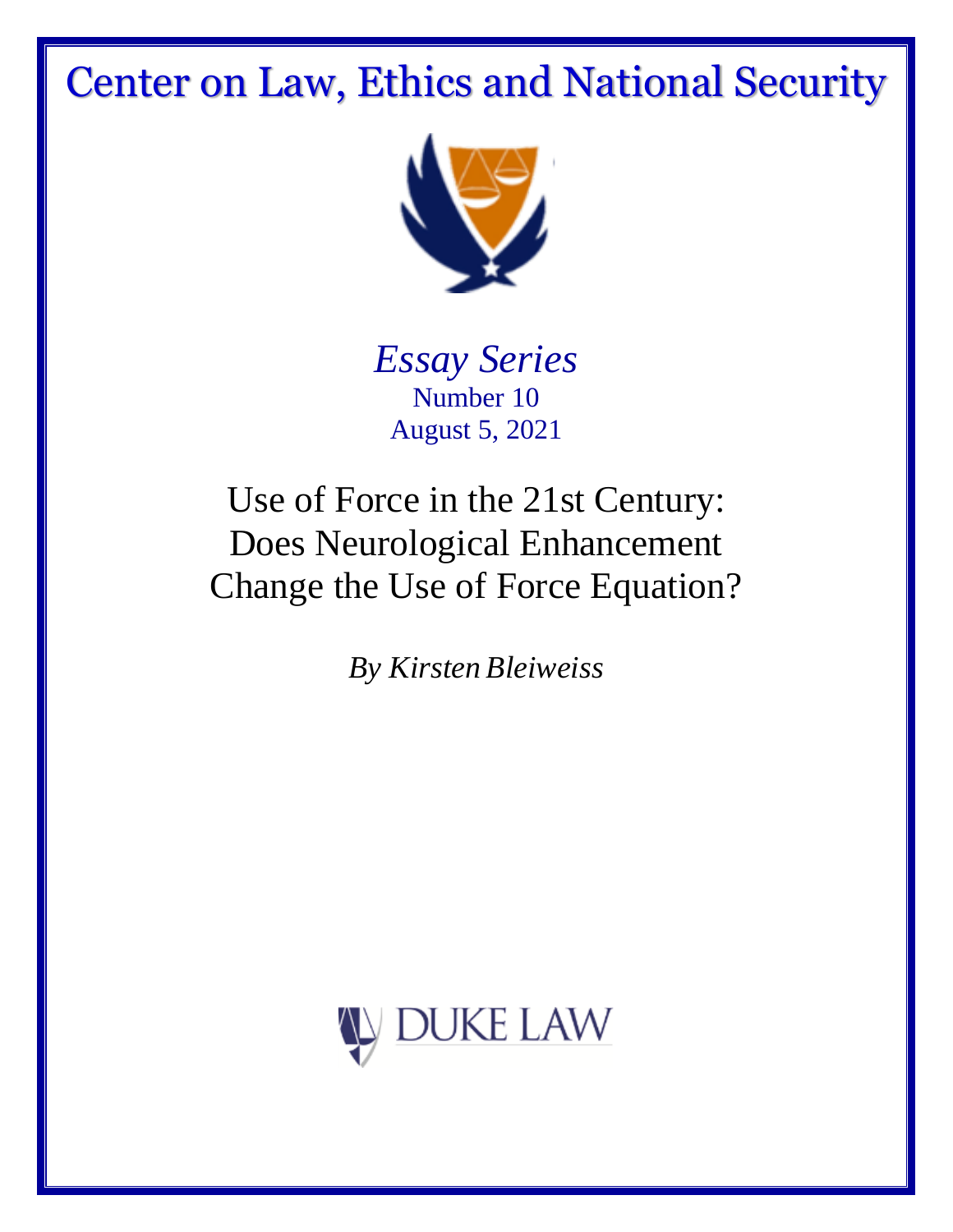## **USE OF FORCE IN THE 21ST CENTURY: DOES NEUROLOGICAL ENHANCEMENT CHANGE THE USE OF FORCE EQUATION?**

#### <span id="page-1-1"></span>KIRSTEN BLEIWEISS\*

*"Soldiers having no physical, physiological, or cognitive limitation will be key to survival and operational dominance in the future."<sup>1</sup>*

*"Somewhere in between robotics and biomedical research, we might arrive at the perfect future warfighter: one that is part machine and part human, striking a formidable balance between technology and our frailties."<sup>2</sup>*

#### <span id="page-1-0"></span>**INTRODUCTION**

The quotations above represent a well-known goal in military technology and advances: the ability to enhance soldiers and commanders beyond current human limitations and fallibility.<sup>3</sup> However, the goal of creating a soldier capable of performing superhuman feats and escaping danger is not new in defense planning or even popular culture. Indeed, Marvel's Luke Cage took on gene-editing<sup>4</sup> before allegations that China might be attempting its own soldier gene-editing. <sup>5</sup> While popular culture mirrors the very real goals and research of military laboratories, the enhanced soldiers in the Marvel universe are not assessed for compliance

<sup>\*</sup> Duke University School of Law, J.D., expected May 2022. Thank you to Major General Charles J. Dunlap, Jr. USAF (Ret.) for his support and guidance as well as his Use of Force in International Law course.

<sup>1</sup> Michael Joseph Gross, *The Pentagon's Push to Program Soldiers' Brains*, THE ATLANTIC (Nov. 2018), https://www.theatlantic.com/magazine/archive/2018/ 11/the-pentagon-wants-to-weaponize-the-brain-what-could-go-wrong/570841/ (quoting Michael Goldblatt, former director of the Defense Sciences Office (DSO) in the Defense Advanced Research Projects Agency (DARPA)). <sup>2</sup> Patrick Lin, *More Than Human? The Ethics of Biologically Enhancing* 

*Soldiers*, THE ATLANTIC (Feb. 16, 2012), https://www.theatlantic.com/ technology/archive/2012/02/more-than-human-the-ethics-of-biologicallyenhancing-soldiers/253217/.

<sup>3</sup> Annie Jacobsen, *Engineering Humans for War: Inside the Pentagon's Efforts to Create a Super-Soldier—and Change the Future of the Battlefield*, THE ATLANTIC (Sep. 23, 2015), https://www.theatlantic.com/international/archive/ 2015/09/military-technology-pentagon-robots/406786/ ("One program in the DSO, called Persistence in Combat, addressed three areas that slowed soldiers down on the battlefield: pain, wounds, and excessive bleeding.").

<sup>4</sup> Yasmin Tayag, *Luke Cage Just Brought CRISPR Tech into the Marvel Universe*, INVERSE (Oct. 3, 2016), https://www.inverse.com/article/21711-lukecage-crispr-cas9-gene-editing-marvel-noah-burstein.

<sup>5</sup> Donovan Alexander, *China is Creating Biologically Enhanced Super Soldiers, Says US Spy Chief*, INTERESTING ENG'G (Dec. 4, 2020),

https://interestingengineering.com/china-is-creating-biologically-enhancedsuper-soldiers-says-us-spy-chief (discussing China's possible use of geneediting to augment its soldiers).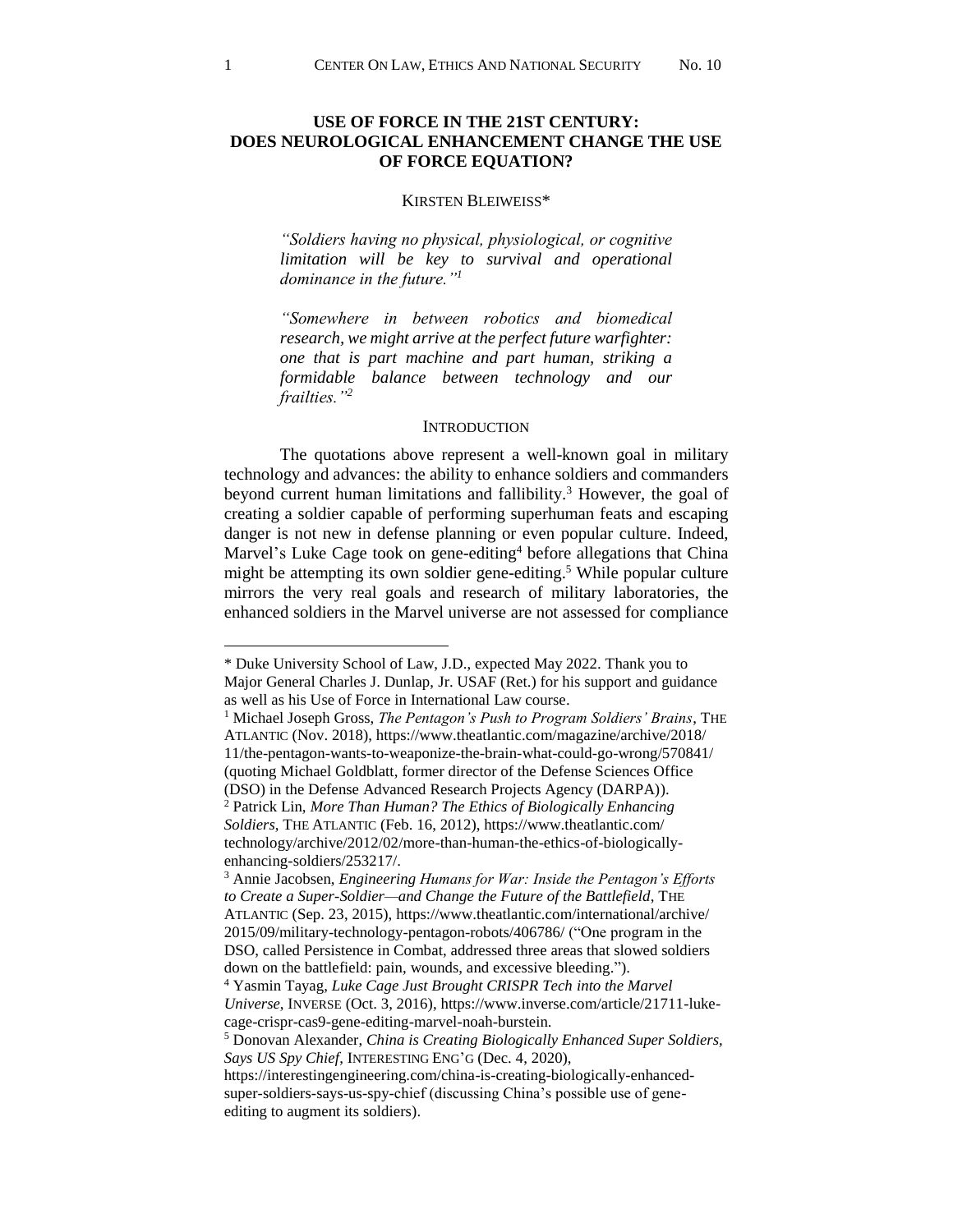with *jus ad bellum* principles—those governing the resort to the use of force. 6

This paper samples several categories of human enhancement to see how they affect decisions on whether a use of force is justifiable. In this way, the paper seeks to determine where human enhancements change the use of force calculus by influencing the assessment or outcome. The paper proceeds by defining "human enhancement" and exploring technological and pharmaceutical examples in the military context, outlining the legal principles involved in *jus ad bellum* use of force decisions, analyzing the effect of human enhancements on these legal principles, and concluding with several recommendations based on the preceding analysis.

#### <span id="page-2-0"></span>I. HUMAN ENHANCEMENT

<span id="page-2-2"></span><span id="page-2-1"></span>Human enhancement encompasses the ways by which people augment their bodies and minds to improve functioning or gain some advantage.<sup>7</sup> The method of enhancement can take many forms,<sup>8</sup> including pharmacological, brain-computer interfaces (BCI), prosthetics, and implants.<sup>9</sup> Importantly, "enhance" does not necessarily mean "increase."<sup>10</sup> For example, decreasing a fear response could be an advantage to a

<sup>6</sup> *See* Rotem Giladi, *The* Jus Ad Bellum*/*Jus in Bello *Distinction and the Law of Occupation*, 41 ISR. L. REV. 246, 246–47 (defining *jus ad bellum* as the legality of the use of force and *jus in bello* as the manner of force used).

<sup>7</sup> Caterina Cinel, Davide Valeriani & Riccardo Poli, *Neurotechnologies for Human Cognitive Augmentation: Current State of the Art and Future Prospects*, FRONTIERS HUM. NEUROSCIENCE, Jan. 2019, at 1, 1. *See also* Patrick Lin, *Ethical Blowback from Emerging Technologies*, 9 J. MIL. ETHICS 313, 317 (2010) ("We . . . proceed on the assumption that 'human enhancement' and 'human optimization' are intelligible concepts and delineate at least some technological or biomedical applications from their therapeutic counterparts, including the ones that the military categorizes as such.").

<sup>&</sup>lt;sup>8</sup> *Id*. Some scholars distinguish between enhancement and augmentation, arguing, for instance, that the former only refers to recovery or replacement of lost function to its previous level. In contrast, an augmentation would be restoring a lost or diminished function. For example, replacing a limb with a prosthesis would be an enhancement whereas a superior hearing device that allows you to listen well beyond what you normally could hear would be an augmentation. *Id.* at 2. For the purposes of this paper, the term "enhancement" includes "augmentation." Dinnis & Kleffner similarly categorize enhancements as "biochemical, cybernetic (or brain-machine interfaces) and prosthetic." Heather A. Harrison Dinniss & Jann K. Kleffner, *Soldier 2.0: Military Human Enhancement and International Law*, 92 INT'L L. STUD. 432, 434 (2016). <sup>9</sup> Dinnis & Kleffner, *supra* note [8,](#page-2-0) at 434. *See also* Raja Parasuraman & Scott Galster, *Sensing, Assessing, and Augmenting Threat Detection: Behavioral, Neuroimaging, and Brain Stimulation Evidence for the Critical Role of Attention*, FRONTIERS HUM. NEUROSCIENCE, June 2013, at 1, 2 (explaining that because of increasing demands in military applications of technological improvements, "humans and machines will need to become far more closely coupled, through improved human-machine interfaces and by direct augmentation of human performance").

<sup>10</sup> *See* Parasuraman & Galster, *supra* not[e 9,](#page-2-1) at 1, 2 (explaining that performance augmentation is meant to optimize mission effectiveness).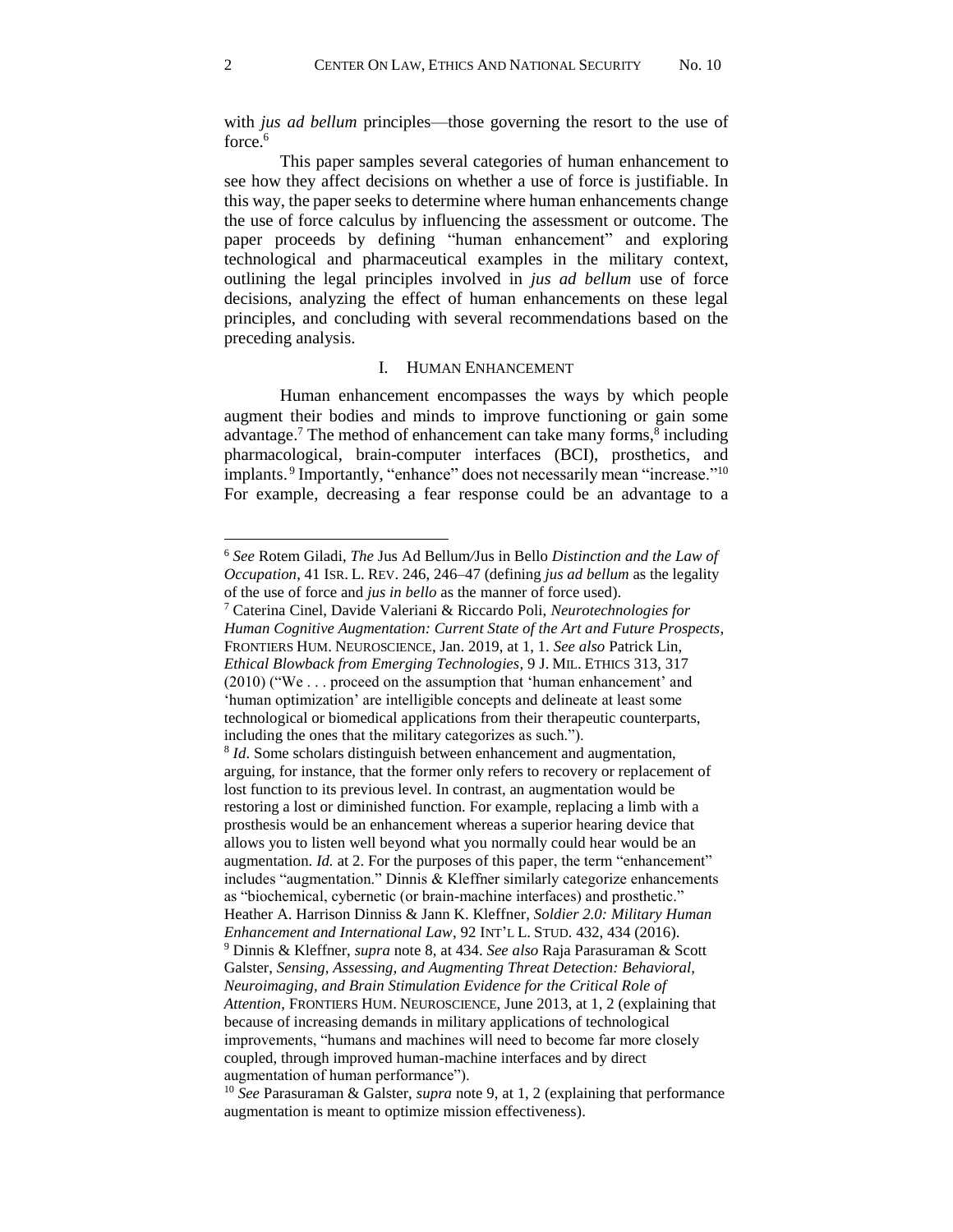<span id="page-3-0"></span>combatant who parachutes out of a plane.<sup>11</sup> Thus, the essence of an enhancement is in the advantage or improvement it offers.<sup>12</sup>

Scientific advancements have consistently been used over time to provide advantages in military operations. From global positioning satellites to computing technology, artificial intelligence, and stealth aircrafts, science offers advantages that could change how the military examines, assesses, and responds to any given attack.<sup>13</sup> Neurological or cognitive enhancements provide an interesting example. What we typically think of as inherent characteristics, common thought-processes, or natural limitations within the average population, can be tweaked in ways that could consequently affect what we think a person may have seen, heard, or understood about any given situation.<sup>14</sup> It may also affect the moral judgments that person places on any given decision. <sup>15</sup> Given the potential cognitive effects, three forms of neurological enhancement are particularly relevant to the use of force context: (a) increasing perception and processing, (b) increasing focus and alertness, and (c) suppressing or preventing emotion.

<span id="page-3-1"></span><sup>&</sup>lt;sup>11</sup> Andrew M. Lane, Gordon Bucknall, Paul A. Davis & Christopher J. Beedie, *Emotions and Emotion Regulation Among Novice Military Parachutists*, 24 MIL. PSYCH. 327, 327–28 (2012).

<sup>&</sup>lt;sup>12</sup> *See id.* ("Given a better understanding of the causes for sub-optimal performance, targeted augmentation techniques can be employed to improve individual or team performance."). *See also* Charles J. Dunlap, Jr., *The DoD Law of War Manual and Its Critics: Some Observations*, 92 INT'L L. STUD. SER. US NAVAL WAR COL. 85, 90–91 (2016) (discussing the definition of "military advantage" in the context of human shields).

<sup>13</sup> *See* Andrea Farres, *Automatizing Patterns of Conduct: Can Artificial Intelligence Help Commanders Better Comply with the Principle of Distinction?*, OPINIOJURIS (Aug. 8, 2020), http://opiniojuris.org/2020/08/29/ automatizing-patterns-of-conduct-can-artificial-intelligence-help-commandersbetter-comply-with-the-principle-of-distinction/ (artificial intelligence); Wes O'Donnell, *Stealth Fighter Jets: Have They Lost Their Advantage?*, INMILITARY (Oct. 10, 2019), https://inmilitary.com/stealth-fighter-jets-havethey-lost-their-advantage/ (stealth aircraft); Rajat Baijal & Manoj K. Arora, *GPS: A Military Perspective*, GEOSPATIAL WORLD (Sept. 1, 2009), https://www.geospatialworld.net/article/gps-a-military-perspective/ (GPS technology); Terri Moon Cronk, *Defense Department to Move to Cloud Computing*, DOD NEWS (Dec. 21, 2017), https://www.defense.gov/Explore/ News/Article/Article/1402556/defense-department-to-move-to-cloudcomputing/ (computing advances).

<sup>&</sup>lt;sup>14</sup> Cinel, Valeriani & Poli, *supra* note [7,](#page-2-2) at 1, 2 ("[B]y cognitive enhancement we mean the improvement of the processes of acquiring/generating knowledge and understanding the world around us. Such processes encompass attention, the formation of knowledge, memory, judgement and evaluation, reasoning and computation, problem solving and decision making, as well as the comprehension and production of language.").

<sup>15</sup> *See* CARMEL O'SULLIVAN, KILLING ON COMMAND: THE DEFENCE OF SUPERIOR ORDERS IN MODERN COMBAT 146 (Reece Walters & Deborah Drake eds., 2016) (explaining that desensitization and "moral drift" "significantly shift the soldiers' standards of reasonable and acceptable conduct").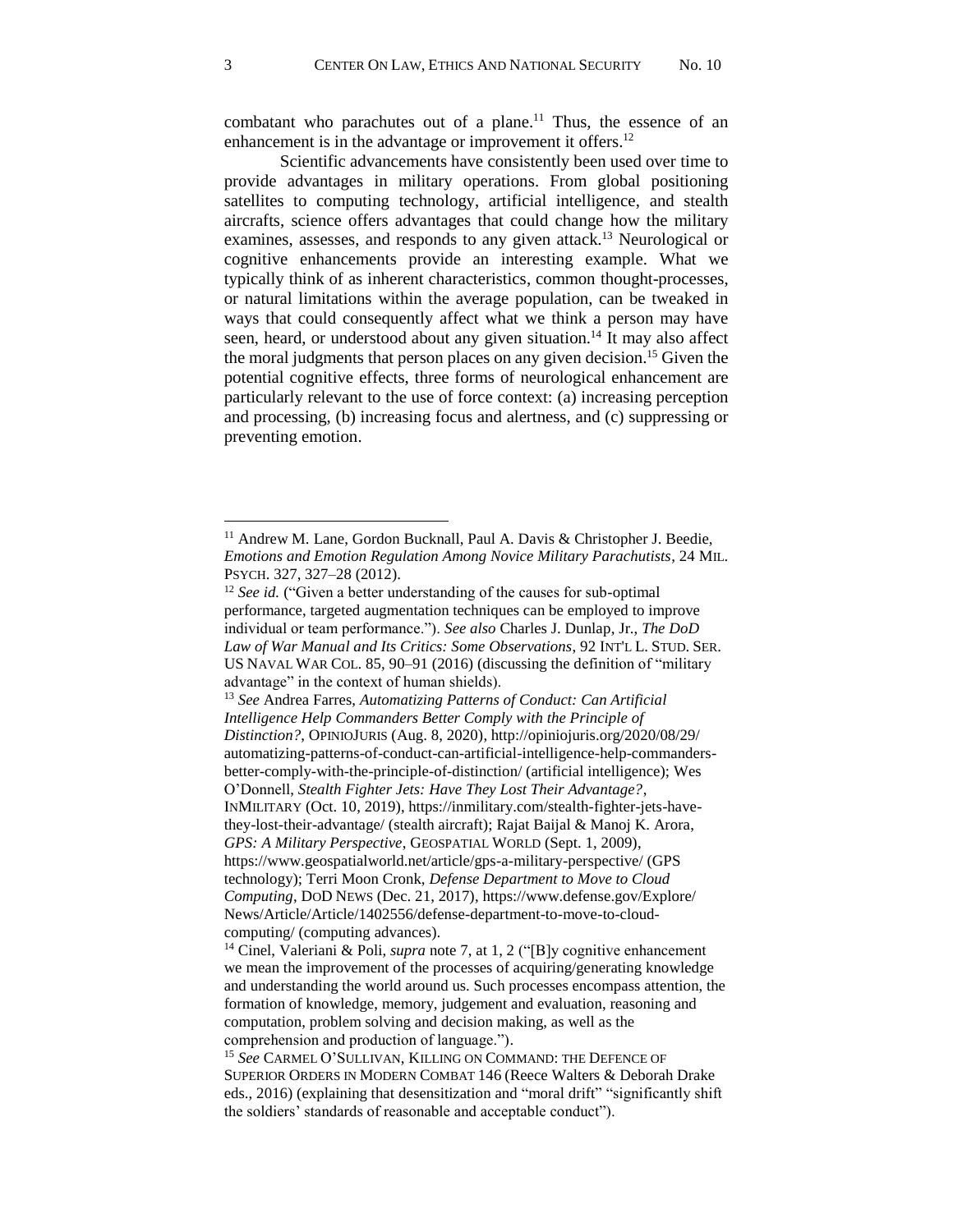#### *A. Increasing Perception and Processing*

<span id="page-4-2"></span><span id="page-4-0"></span>Awareness, or "knowledge about the state of the same environment bounded in time and space,"<sup>16</sup> is crucial for complex decision-making in military operations. <sup>17</sup> To understand the unique situation at any given moment, a commander must take in information through sensory inputs, process it, and act on it, repeating this process continuously to maintain her awareness as the situation develops and changes. <sup>18</sup> Neurological enhancements can improve a soldier's perception and increase the amount of available information by improving sensory inputs beyond natural capabilities. <sup>19</sup> These enhancements range from night-vision technology that increases visual acuity in otherwise hard-tosee operations<sup>20</sup> to emerging technologies like those developed through the Defense Advanced Research Projects Agency (DARPA) projects. For example, DARPA's Neural Engineering System Design (NESD) project researches how neurotechnology can improve visual and auditory sensory input.<sup>21</sup> DARPA also conducted research for a Cognitive Technology Threat Warning System (CTTWS), which worked on developing binoculars capable of "convert[ing] subconscious, neurological responses to danger into consciously available information."<sup>22</sup> Notably, an increase in information through enhanced sensory input does not mean an increase in *useful* information.<sup>23</sup> Indeed, enhancing a person's sensory awareness and perceptual capabilities could in fact overwhelm the individual by requiring them to sort through vast amounts of information—a problem of human processing limitations, or cognitive load.<sup>24</sup>

<span id="page-4-1"></span><sup>16</sup> Sándor Munk, *Situational Awareness (Data) Bases in Military Command and Control*, 3 INFO. TECH. 373, 374 (2004) ("[S]ituational awareness is considered . . . knowledge created through interaction between an agent and its environment. In this sense, awareness can be simply defined as 'knowing what is going on.'").

<sup>17</sup> Laura R. Marusich et al., *Effects of Information Availability on Command-And-Control Decision Making: Performance, Trust, And Situation Awareness*, 58 HUM. FACTORS 301, 301 (2016) (explaining that in command-and-control domains, including military operations, "information from various sources and of varying quality must be quickly assimilated and shared among distributed team members to make critical decisions").

<sup>18</sup> *See id.* ("[M]aintenance of awareness is accomplished through interaction with the environment (gathering information through sensory perception, and actively exploring surroundings based on the information picked up) . . . ."). <sup>19</sup> Cinel, Valeriani & Poli, *supra* note [7,](#page-2-2) at 2.

<sup>20</sup> *See generally* Avi Parush, Michelle S. Gauthier, Lise Arseneau & Denis Tang, *The Human Factors of Night Vision Goggles: Perceptual, Cognitive, And Physical Factors*, 7 REVS. HUM. FACTORS ERGONOMICS 238 (2011) (describing night-vision technology, its capabilities and limits, and its application in military and civilian settings).

<sup>21</sup> *Bridging the Bio-Electronic Divide*, DARPA (Jan. 19, 2016), https://www.darpa.mil/news-events/2015-01-19.

<sup>22</sup> Michael N. Tennison & Jonathan D. Moreno, *Neuroscience, Ethics, and* 

*National Security: The State of the Art*, PLOS BIOLOGY, Mar. 2012, at 1, 1–2. <sup>23</sup> *See* Marusich, *supra* note [17,](#page-4-0) at 302 (discussing cognitive load as the cognitive resources available to work on a given task like sorting useful from

useless information and holding information in working memory). <sup>24</sup> *Id.*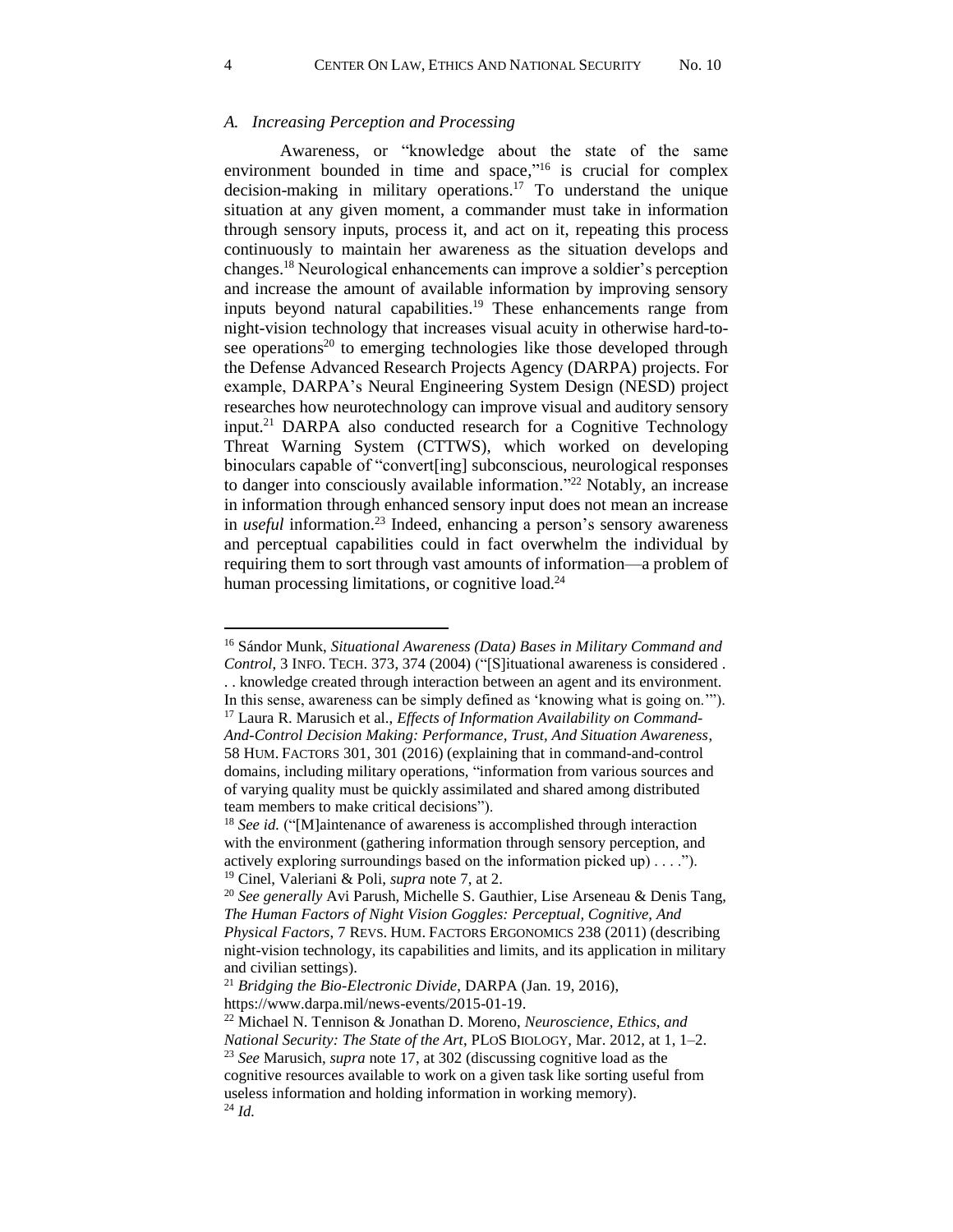<span id="page-5-0"></span>With this in mind, there is also research into improving processing abilities that help minimize cognitive load and thereby prevent information overload.<sup>25</sup> One example of technology to this end is braincomputer interfaces (BCIs), which are a broadly named category of technology that enable "bidirectional information flow (between the brain and a device)."<sup>26</sup> In other words, BCIs monitor brain activity and provide feedback on that activity in either a pre-programmed or manual and controllable manner. <sup>27</sup> BCIs have been developed to help integrate and filter the vast amount of incoming information to lighten the cognitive load.<sup>28</sup> DARPA's CTTWS is one example because the technology helps the soldier visually identify threats by effectively pointing them in the right direction.<sup>29</sup> Research also goes into technologies capable of monitoring a soldier's cognitive load in the field.<sup>30</sup>

## <span id="page-5-2"></span>*B. Increasing Focus and Alertness*

<span id="page-5-1"></span>The ability to focus and stay alert is critical to military operations, from threat detection to preventing pilot fatigue.<sup>31</sup> For example,

<sup>25</sup> *See* ANIKA BINNENDIJK, TIMOTHY MARLER, ELIZABETH M. BARTELS, RAND CORP., BRAIN-COMPUTER INTERFACES: U.S. MILITARY APPLICATIONS AND IMPLICATIONS, AN INITIAL ASSESSMENT 12 (2020) [hereinafter RAND REPORT] ("Extensive data and new sources of information may improve future situational awareness but could also complicate considerations for operational decisionmakers to process.").

<sup>26</sup> *Id.* at 5.

<sup>27</sup> *See* Steffen Steinert & Orsolya Friedrich, *Wired Emotions: Ethical Issues of Affective Brain–Computer Interfaces*, 26 SCI. & ENG'G ETHICS 351, 352–53 (2020) (describing the state of BCI use in affective state research, including the ability to alter discreet emotions); Thomas ter Wijlen, When Cyborg Meets Humanoid: A New Challenge for Human Rights 42–43 (July 4, 2017) (Master thesis, University of Twente) (describing BCIs within the context of a cybernetic organism so that neural signals enable a person to control an artificial body). <sup>28</sup> RAND REPORT, *supra* note [25,](#page-5-0) at 13 ("BCI systems could serve as a potential future tool support this endeavor, allowing human analysts and operator to monitor and exploit larger amounts of information more effectively."). <sup>29</sup> Tennison & Moreno, *supra* not[e 22,](#page-4-1) at 2.

<sup>30</sup> RAND REPORT, *supra* note [25,](#page-5-0) at 8. *See also* DOUGLAS S. SAVICK, LINDA R. ELLIOTT, OREST ZUBAL & CHRISTOPHER STACHOWIAK, ARMY RSCH. LAB'Y, THE EFFECT OF AUDIO AND TACTILE CUES ON SOLDIER DECISION MAKING AND NAVIGATION IN COMPLEX SIMULATION SCENARIOS 1–17 (2008) (researching how sensory input cues, including visual, auditory, and tactile, affect the cognitive load and decision-making capabilities of soldiers through simulated exercises).

<sup>31</sup> *See* Steven E. Davis & Glen A. Smith, *Transcranial Direct Current Stimulation Use in Warfighting: Benefits, Risks, and Future Prospects*, FRONTIERS HUM. NEUROSCIENCE, Apr. 2019, at 1, 12 ("There is potential scope for [technological enhancement] use in a number of key areas that directly affect practical battlefield advantage and survivability, such as deceptive capabilities, risk-taking, threat detection, perception, and physiological improvement."). *See generally* ROYAL SOCIETY, BRAIN WAVES MODULE 3: NEUROSCIENCE, CONFLICT, AND SECURITY 5–7 (2012) (describing various calls for proposals and ongoing projects, like those of DARPA and the U.S. Air Force Research Laboratory's 711th Human Performance Wing (711 HPW) Human Effectiveness Directorate, Biosciences and Performance Division).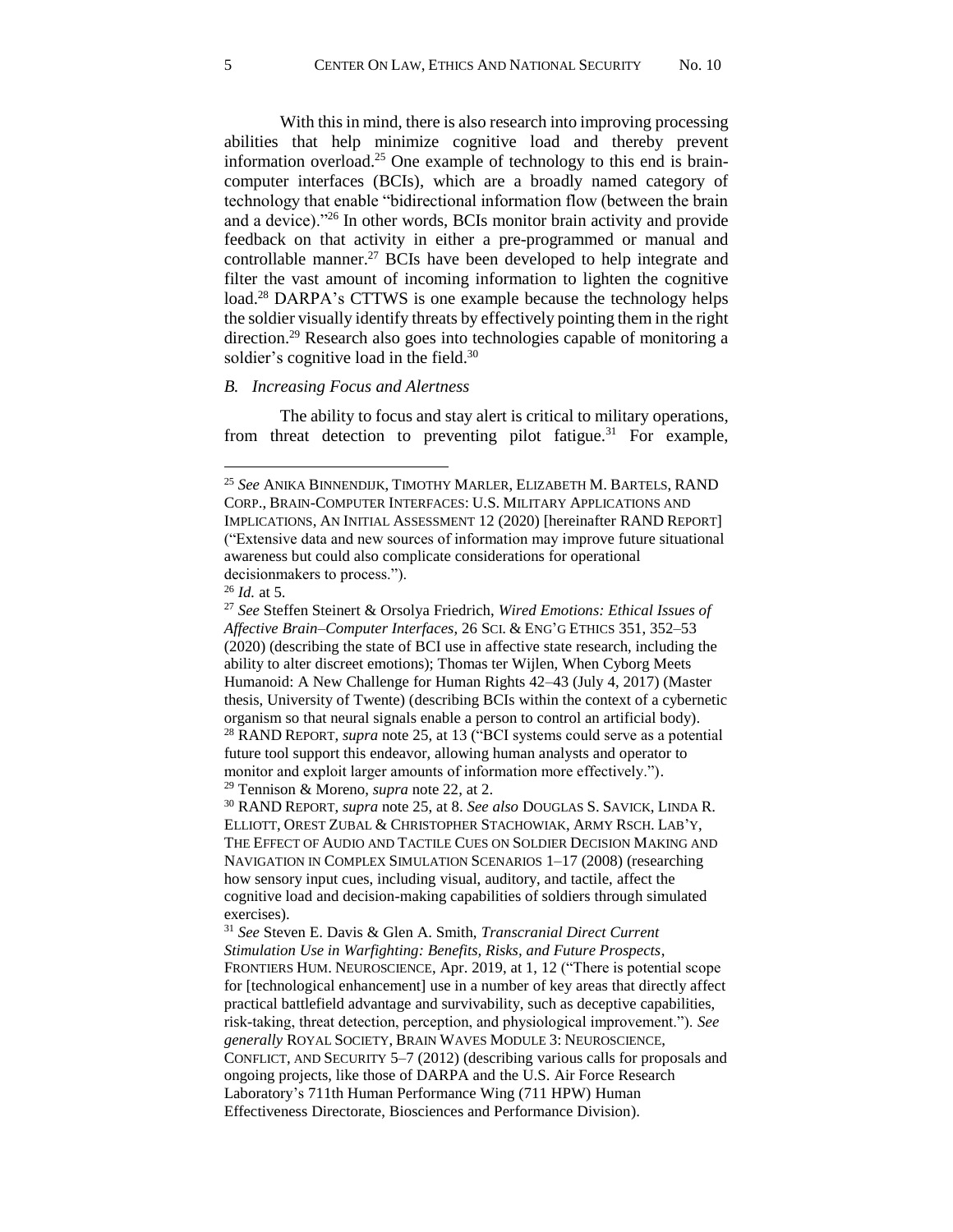<span id="page-6-0"></span>pharmaceutical enhancements like the neurological stimulants Dexedrine<sup>32</sup> and Modafinil<sup>33</sup> have been used to varying degrees of success to reduce fatigue, especially for long flights. $34$  Modafinil has seen particular success and popularity in military operations because it not only keeps a person awake, but also keeps her alert.<sup>35</sup> Technological enhancements, including BCIs, could also stimulate attention and focus in real-time. <sup>36</sup> One DARPA project, for example, looked into the ability of an electroencephalogram (EEG) device system for harnessing unconscious responses to threats. <sup>37</sup> The ability to stay awake and focused, especially for longer periods of time, has both direct and indirect military advantages. The direct effects of enhanced focus and alertness include better information collection and retention. <sup>38</sup> In this way, these enhancements can improve threat detection and information relay.<sup>39</sup> The indirect effect of the ability to stay awake and focused for longer periods of time is that fewer personnel may be required for each operation. <sup>40</sup> This is simply because fewer people are needed to switch out shifts when each individual can perform at the same level for longer periods of time. $41$  The

<span id="page-6-2"></span><span id="page-6-1"></span><sup>32</sup> *See* Tennison & Moreno, *supra* note [22,](#page-4-1) at 2 (describing Dexedrine as "the amphetamine-based 'go pills' often used to reduce the fatigue induced by long missions").

<sup>33</sup> Lin, *supra* note [2.](#page-1-0)

<sup>34</sup> *Id.*

<sup>35</sup> Armin Krishnan, *Attack on the Brain: Neurowars and Neurowarfare*, 9 SPACE & DEF. 4, 7 (2016).

<sup>36</sup> *See* RAND REPORT, *supra* not[e 25,](#page-5-0) at 16 ("Cognitively, [a BCI toolkit for the military] could yield enhanced focus and alertness for rapid and improved situational awareness and decision-making.").

<sup>37</sup> *See* Krishnan, *supra* note [35,](#page-6-0) at 10 (2016) (discussing DARPA's Cognitive Technology Threat Warning System (CT2WS) research).

<sup>38</sup> *See generally* Matthew P. Walker & Robert Stickgold, *Sleep-Dependent Learning and Memory Consolidation*, 44 NEURON 121–133 (2004) (describing the research related to sleep and memory, including effects of sleep on visual, auditory, and motor processes and memory).

<sup>39</sup> *See* Kevin Loria, *Brain Hacking is Having Incredible Effects and It's Just Getting Started*, BUSINESS INSIDER (Aug. 5, 2014), http://static.businessinsider. com/brain-hacking-will-make-us-smarter-and-more-productive-2014-7 ("The increased focus [a BCI] provides can even give people a huge boost in U.S. military sniper training simulations. The military has also found that it can help pilots better pick out targets from radar images."); Parasuraman & Galster, *supra* note [9,](#page-2-1) at 1–2 (describing "how non-invasive brain stimulation can be used to enhance threat detection and mitigate operator performance decrements" related to human attention limits).

<sup>40</sup> Ioana Maria Puscas, *Military Human Enhancement*, *in* NEW TECHNOLOGIES AND THE LAW IN WAR AND PEACE, 182, 183 (William H. Boothby ed., 2019). <sup>41</sup> *Id.* For example, if an operation requires a long flight, a certain number of air force pilots may be needed to attentively and alertly pilot the aircraft. If each pilot can stay alert and focused longer, then fewer pilots will be needed to complete the mission. In this way, an enhancement like Modafinil decreases the number of people involved in a given use of force operation. William Saletan, *The War on Sleep*, SLATE (May 29, 2013), http://www.slate.com/articles/health\_ and\_science/superman/2013/05/sleep\_deprivation\_in\_the\_military\_modafinil\_a nd\_the\_arms\_race\_for\_soldiers.html.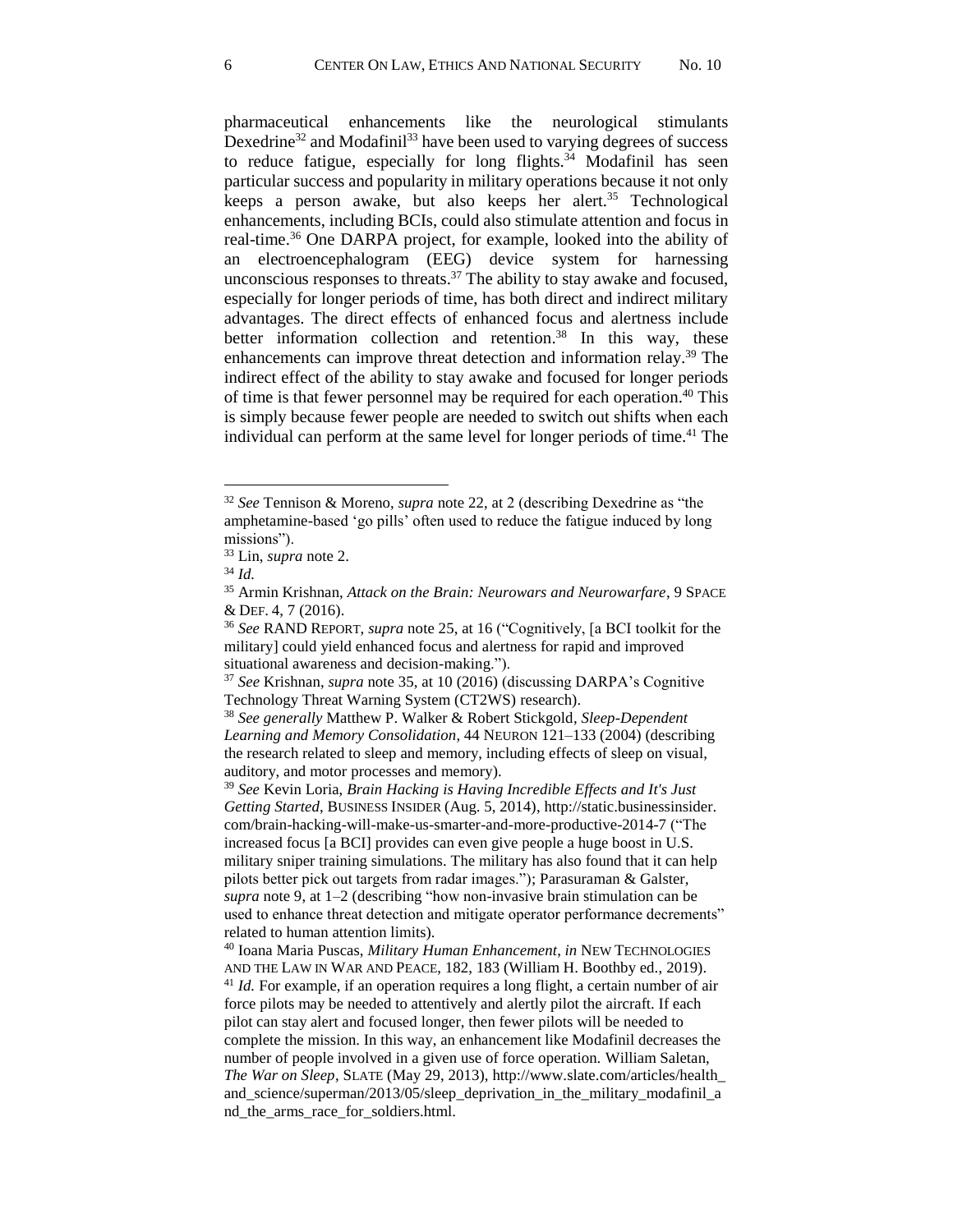advantage is that fewer people are needed for each operation and resources are freed up for other uses.<sup>42</sup>

## *C. Suppressing or Preventing Emotion*

Emotions play an important role in war. $43$  Emotions affect everything from decision-making<sup>44</sup> to the ability to collect and process information. <sup>45</sup> Available research suggests humans have an innate reluctance to harm or kill other people, acting as a human limitation on large-scale violence. <sup>46</sup> Consequently, military training and operations have long used neuroscience to limit or inhibit certain emotions.<sup>47</sup> For example, desensitization through repeated exposure to potentially shocking and frightening conditions can decrease emotional reactions to those stimuli over time, <sup>48</sup> potentially decreasing the chance of inaccuracy and increasing the potential follow through on the given order.<sup>49</sup> Given the extreme stress and unpredictability of modern war conditions, increasing efficiency of any given response will likely be advantageous. <sup>50</sup> In addition to stress, feelings of anger decrease perceived risk, while fear increases risk perception, providing the opportunity for advantages where these riskrelated emotions can be regulated.<sup>51</sup>

<span id="page-7-0"></span>While the relationship between neuroscience and the military is long-established, the methods and technology employed are constantly

<sup>42</sup> Puscas, *supra* note [40,](#page-6-1) at 183–84.

<sup>43</sup> *See* Lane, Bucknall, Davis & Beedie, *supra* note [11,](#page-3-0) at 327–29 (explaining emotions in military contexts, focusing on emotions involved in parachuting).

<sup>44</sup> Andrea Bianchi & Anne Saab, *Fear and International Law-Making: An Exploratory Inquiry*, 32 LEIDEN J. INT'L L. 351, 361 ("The fact that emotions are closely intertwined with cognitive processes, make them relevant to assessing how reality is apprehended and processed, and how decision-making processes are triggered and implemented.").

<sup>45</sup> *See* O'SULLIVAN, *supra* note [15,](#page-3-1) at 194 ("High levels of stress can hinder a person's ability to gather information, to process the information gathered and to provide an accurate account of the events that took place.").

<sup>46</sup> *See id.* at 105–11 (describing the research on human behavior related to aggression and killing as well as the conflicting burdens on soldiers of guilt and concern for fellow soldiers' safety).

<sup>47</sup> *See id.* at 107–09 (describing desensitization techniques involved in basic training).

<sup>48</sup> *Id.*

<sup>49</sup> *Id.* at 194. Emotions can complicate a soldier's ability to follow or execute orders. For example, a soldier thinking about the consequences of a kill order may hesitate or not act at all, potentially putting herself or her fellow soldiers at risk. *See id.* at 106–07 (suggesting that the low firing rate at exposed enemies in World War II and inaccurate firings in Vietnam may be linked to the innate desire to not harm other people).

<sup>50</sup> *See id.* at 121 (describing the emotional conditions of modern warfare). <sup>51</sup> *See* Ming-Hong Tsai & Maia J. Young, *Anger, Fear, and Escalation of Commitment*, 24 COGNITION & EMOTION 962, 963 (2010) ("[A]ngry individuals will perceive lower risk inherent in their initial decision, whereas fearful individuals will perceive higher risk inherent in their initial decision, which in turn will lead to different levels of escalation of commitment."); Peter Margulis, *Autonomous Cyber Capabilities Below and Above the Use of Force Threshold: Balancing Proportionality and the Need for Speed*, 96 INT'L L. STUD. 394, 408 (2020) (explaining that emotions like fear and anger, can contribute to bias).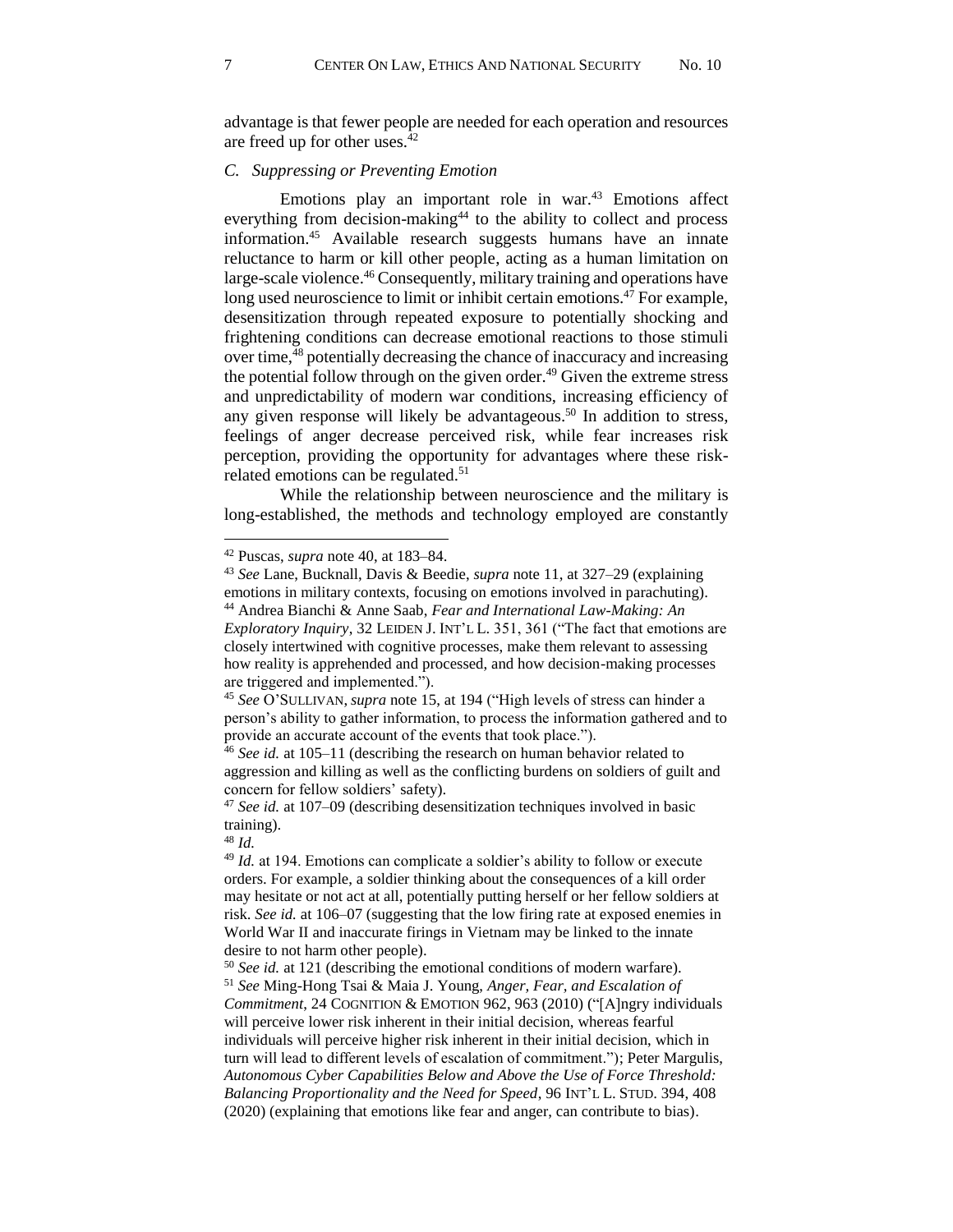<span id="page-8-0"></span>developing.<sup>52</sup> These include both pharmacological and technological approaches to shaping emotional responses. For example, considerable research has been conducted on preventing the stress reactions and memory formation related to Post Traumatic Stress Disorder.<sup>53</sup> Immediate regulation can be found in non-invasive brain stimulation techniques, like transcranial direct current stimulation (tDCS), which enables electrical signals to alter brain activity that could affect emotional states.<sup>54</sup> BCIs can also moderate emotions, like reducing fear responses.<sup>55</sup> The advantage of such enhancements is that reducing stress could improve cognition related to situational awareness and decision-making and reducing fear could reduce perceived risk.<sup>56</sup> Emotion suppression can also make decisions more consistent or reduce mistakes, as human judgment and execution may be less reliable than, for example, autonomous systems in certain contexts.<sup>57</sup>

Clearly, there is great potential in human enhancements for improving sensory perception and information processing, increasing alertness and focus, and emotional suppression. However, when these enhancements are applied in the military context, they should be assessed for how they affect decision-making, particularly those decisions involved in the use of force.

<sup>52</sup> *See, e.g.*, Robbin A. Miranda et al., *DARPA-Funded Efforts in the Development of Novel Brain-Computer Interface Technologies*, 244 J. NEUROSCIENCE METHODS 52 (2014) (describing the general development of BCI technology, focusing on more recent developments); RAND REPORT, *supra* not[e 25](#page-5-0) (providing a broad overview of recent and potential future applications

of BCI and other enhancement methods in the military).

<sup>53</sup> *See* Gross, *supra* not[e 1](#page-1-1) (describing the neuroprosthetic approach that focuses on preventing memory formation related to PTSD through small brain implants); Tennison & Moreno, *supra* not[e 22,](#page-4-1) at 2 (describing the drug known as Propranolol, which has been studied for its ability to minimize trauma responses). In addition to research looking to prevent memory formation, DARPA has also researched the potential of "neurotechnologies to facilitate memory formation and recall in the injured brain." Tristan McClure-Begley, *Restoring Active Memory (RAM)*, DARPA, https://www.darpa.mil/program/ restoring-active-memory (last visited Aug. 3, 2021).

<sup>54</sup> *See* Davis & Smith, *supra* note [31,](#page-5-1) at 11 (explaining the authors' opinion that tDCS should not be used in military contexts "likely to trigger strong emotional responses (such as those involving deadly force) . . . until more is known about the interactions between environmental stressors, individual differences, and the effects of stimulation").

<sup>55</sup> RAND REPORT, *supra* note [25,](#page-5-0) at 15.

<sup>56</sup> O'SULLIVAN, *supra* not[e 15,](#page-3-1) at 194.

<sup>57</sup> *See* Michael N. Schmitt & Jeffrey S. Thurnher, *"Out of the loop":* 

*Autonomous Weapon Systems and the Law of Armed Conflict*, 4 HARV. NAT'L SEC. J. 231, 248–49 (2013) (explaining that autonomous weapons systems may be preferential to humans where human judgment is less reliable and emotions can interfere); Lin, *supra* not[e 2](#page-1-0) ("Fear and confusion in the 'fog of war' can lead to costly mistakes, such as friendly-fire casualties. Emotions and adrenaline can drive otherwise-decent individuals to perform vicious acts, from verbal abuse of local civilians to torture and illegal executions, making an international incident from a routine patrol.").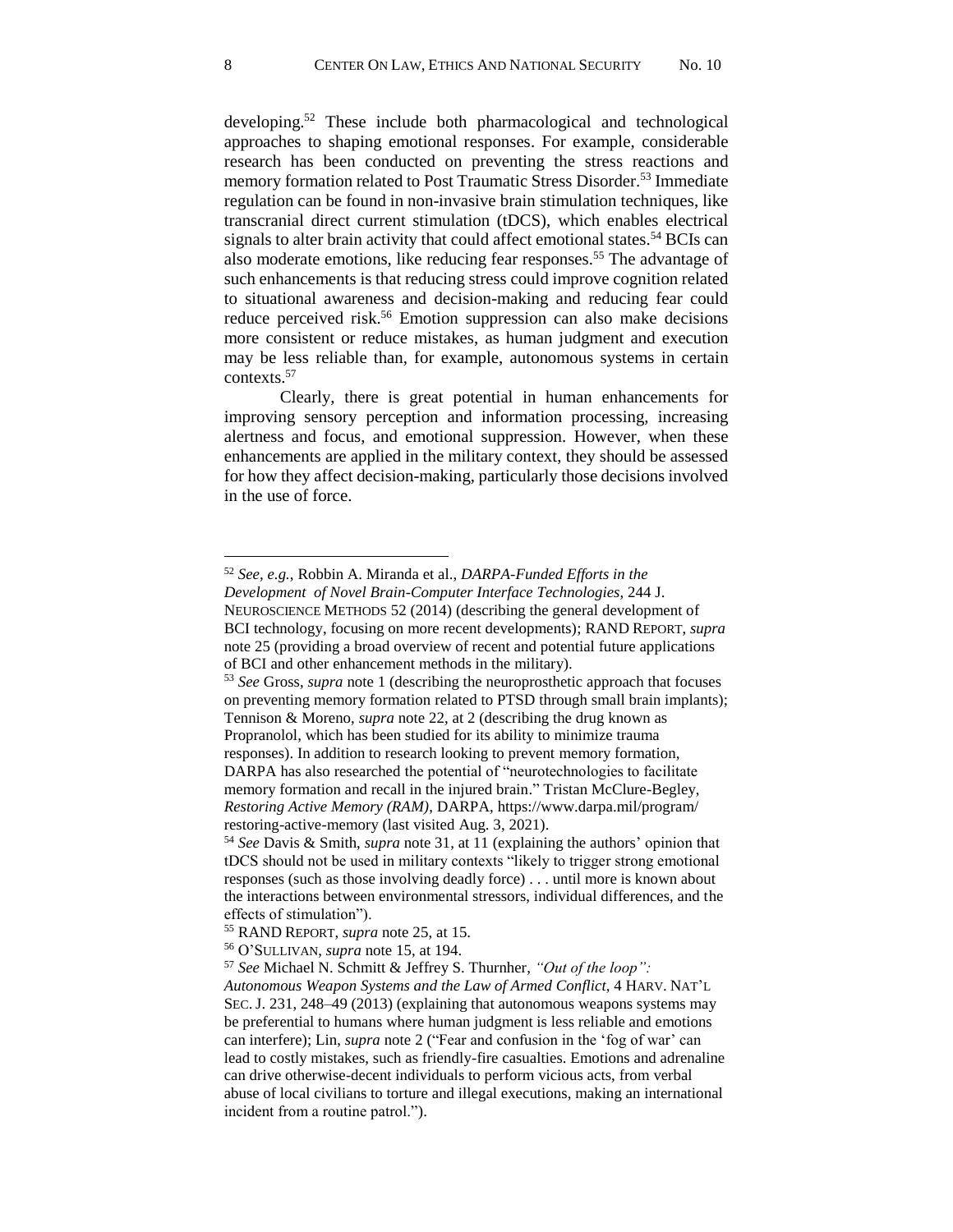## <span id="page-9-0"></span>II. USE OF FORCE: PROHIBITION AND KEY PRINCIPLES IN LEGAL **DOCTRINE**

International and customary law prohibits the use or threat of force. <sup>58</sup> Article 2(4) of the United Nations (U.N.) Charter specifically provides that "[m]embers shall refrain in their international relations from the threat or use of force against the territorial integrity or political independence of any state, or in any other manner inconsistent with the Purposes of the United Nations."<sup>59</sup> The general prohibition of the use of force has its roots in Just War theory.<sup>60</sup> Under this theory, a war was justified when premised on a just cause preceding the war, such as a war undertaken in self-defense or to protect rights, and an exhaustion of other remedies.<sup>61</sup> These principles appear in the modern exceptions to the general prohibition described below.

<span id="page-9-4"></span><span id="page-9-3"></span><span id="page-9-1"></span>Article 51 of the U.N. Charter provides a self-defense exception to the prohibition on the use of force.<sup>62</sup> To invoke self-defense, a state must be the victim of an armed attack. <sup>63</sup> It is also suggested that self-defense can be invoked when the decisionmaker reasonably and objectively believes an armed attack is imminent.<sup>64</sup> What is meant by "armed attack" is fact-dependent, and the International Court of Justice (ICJ) suggests it must be more than a "mere frontier incident," determined by looking at the "scale and effects" of the attack.<sup>65</sup> For example, in *Nicaragua*, the ICJ held

<span id="page-9-2"></span><sup>58</sup> U.N. Charter, art. 2. para. 4. *See also* General Treaty for Renunciation of War as an Instrument of National Policy, Aug. 27, 1928, 46 Stat. 2343, 94 L.N.T.S. 57 (commonly known as the "Kellogg-Briand Pact").

<sup>59</sup> U.N. Charter, art. 2. para. 4.

<sup>60</sup> *See, e.g.*, U.S. DEPARTMENT OF DEFENSE, LAW OF WAR MANUAL ¶ 1.1.1 (Dec. 2016) [hereinafter LAW OF WAR MANUAL] ("Certain *jus ad bellum* criteria have, at their philosophical roots, drawn from principles that have been developed as part of the Just War Tradition.").

<sup>61</sup> *See* John Forge, *Proportionality, Just War Theory and Innovation*, 15 SCI & ENG'G ETHICS 25, 26 (2009) (describing Just War theory, its principles, and relationship to modern-day *jus ad bellum* and *jus in bello* concepts).  $62$  U.N. Charter, art. 51 ("Nothing in the present Charter shall impair the inherent

right of individual or collective self-defence if an armed attack occurs against a Member of the United Nations, until the Security Council has taken measures necessary to maintain international peace and security."). The U.N. Charter also provides a second exception that allows the use of force when the UN Security Council authorizes enforcement under Chapter VII. INT'L & OPERATIONAL LAW DEP'T, THE JUDGE ADVOCATE GEN.'S LEGAL CTR. & SCH., U.S. ARMY, OPERATIONAL LAW HANDBOOK 1 (2018) [hereinafter OPERATIONAL LAW HANDBOOK].

<sup>63</sup> Military and Paramilitary Activities in and Against Nicaragua (Nicar. v. U.S.), Judgment, 1986 I.C.J. 14, ¶ 195 (June 27) [hereinafter *Nicaragua*]. <sup>64</sup> *See* Brian Egan, *International Law, Legal Diplomacy, and the Counter-ISIL Campaign: Some Observations*, 92 INT'L L. STUD. 235, 239 (2016) ("The absence of specific evidence of where an attack will take place or of the precise nature of an attack does not preclude a conclusion that an armed attack is imminent for purposes of the exercise of the right of self-defense . . . ."). <sup>65</sup> *Nicaragua*, at ¶ 195. Notably, the United States does not agree in the distinction between a "mere frontier incident" and an "armed attack." Thus, the United States reasons that it retains the right to act in self-defense in response to any use of force. Abraham D. Sofaer, *Terrorism, the Law, and the National*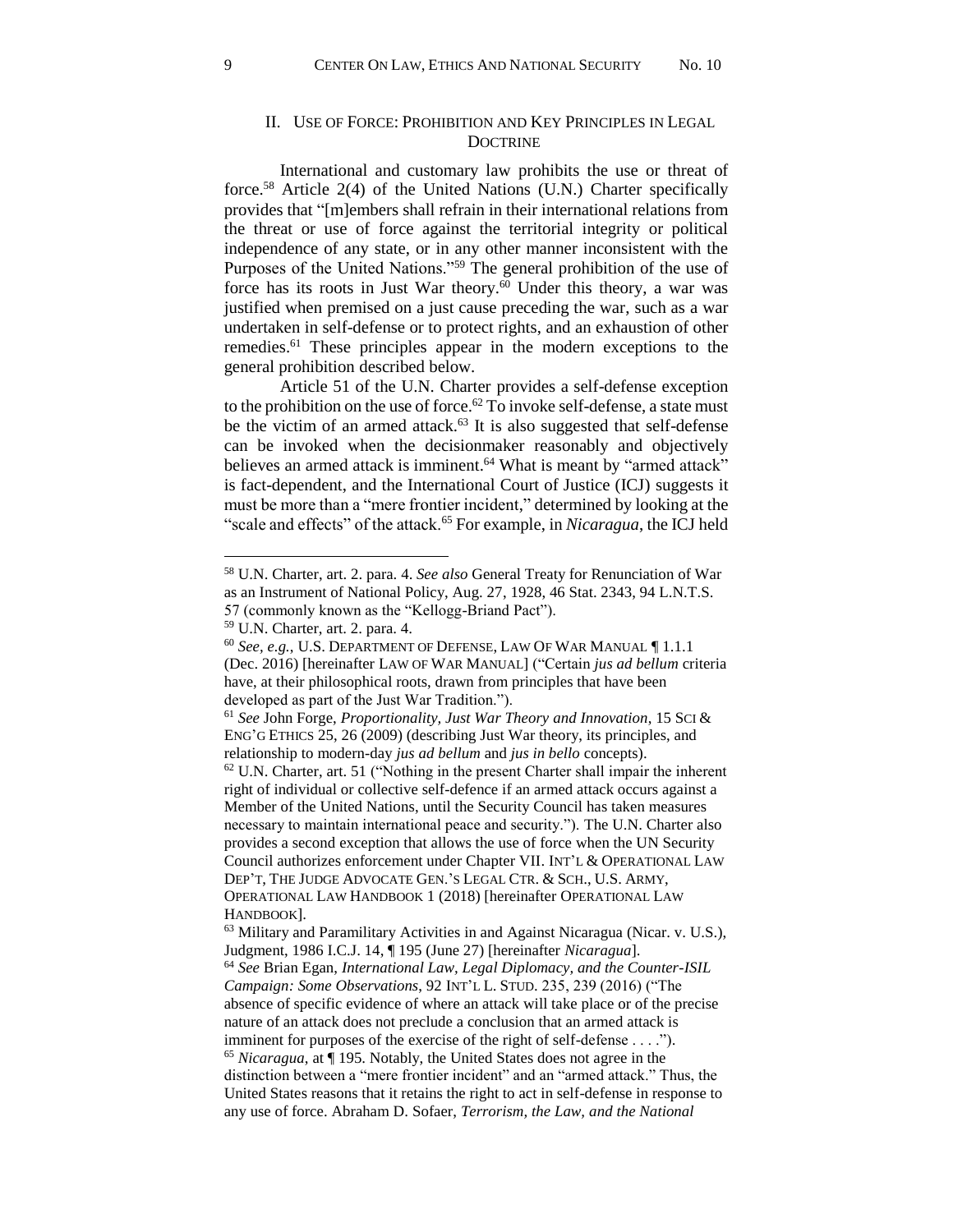<span id="page-10-1"></span>that arms supplies and general support was considered a *de minimis* use of force short of that necessary to invoke self-defense.<sup>66</sup> Thus, a fact-specific assessment of the provoking incident, actual or imminent, should be made prior to invoking self-defense.

<span id="page-10-0"></span>When self-defense is lawfully invoked, the use of force chosen to respond must comply in good faith with the principles of necessity and proportionality.<sup>67</sup> This involves a context-specific assessment,<sup>68</sup> including consideration of the changing "environment and tempo."<sup>69</sup> Commanders and high-ranking officials, rather than soldiers, typically act as decisionmakers regarding the resort to force.<sup>70</sup> These decisionmakers must make their decisions about necessity and proportionality on a good faith basis. <sup>71</sup> In other words, a commander's decision to use force in selfdefense should be assessed based on the information available to her at the time the decision is made. <sup>72</sup> This does not mean that all reasonable decisions would be the same, because these decisions have subjective

*Defense*, 126 MIL. L. REV. 89, 93 (1989) ("The United States has long assumed that the inherent right of self defense potentially applies against any illegal use of force, and that it extends to any group or State that can properly be regarded as responsible for such activities."). Further, some scholarship suggests an interpretation of the U.N. Charter by which an "aggression" can invoke the right of self-defense. *See* John Norton Moore, Jus ad Bellum *Before the International Court of Justice*, 52 VA. J. INT'L L. 903, 911–12 (2012) (generally describing interpretations where aggression allows for self-defense). *See also* Prosecutor v. Tadić; Case No. IT-94-1-AR-72, Decision on Defence Motion for Interlocutory Appeal on Jurisdiction, ¶ 562 (Int'l Crim. Trib. for the former Yugoslavia Oct. 2, 1995) (defining an armed conflict with respect to "two aspects of a conflict; the intensity of the conflict and the organization of the parties to the conflict"). <sup>66</sup> *Nicaragua*, at ¶¶ 237, 238. *See* David K. Linnan, *Self-Defense, Necessity and U.N. Collective Security: United States and Other Views*, 1 DUKE J. COMP. & INT'L L. 57, 70 (1991) (explaining how the self-defense exception under Article 51 of the U.N. Charter incorporates a *de minimis* approach through the "armed attack" language).

<sup>67</sup> *Nicaragua*, at ¶ 194. *See also* Noam Lubell & Amichai Cohen, *Strategic Proportionality: Limitations on the Use of Force in Modern Armed Conflicts*, 96 INT'L L. STUD. 159, 169, 186 (2020) (explaining that assessments of necessity and proportionality are sometimes conflated and that the legality of a use of force decision "suffers from inherent . . . ambiguity, and is uniquely complex."). <sup>68</sup> James A. Green, *Docking the Caroline: Understanding the Relevance of the Formula in Contemporary Customary International Law concerning Self-*

*Defense*, 14 CARDOZO J. INT'L & COMP. L. 429, 450–51 (2006).

<sup>69</sup> Dinnis & Kleffner, *supra* note [8,](#page-2-0) at 443. *See* O'SULLIVAN, *supra* note [15,](#page-3-1) at 120–37 (describing the conditions of modern war, including the dynamic environment).

<sup>70</sup> *See* Lubell & Amicahi, *supra* note [67,](#page-10-0) at 190–92 (explaining the levels of decision-making for uses of force as well as the political and practical reasoning behind centralizing that power with the "highest levels of government").

<sup>71</sup> *See* LAW OF WAR MANUAL, *supra* note [60,](#page-9-0) at ¶¶ 2.2.3.3, 5.10.2.3 (explaining, for example, that "persons must assess the military necessity of an action based on the information available to them at that time; they cannot be judged based on information that subsequently comes to light"). <sup>72</sup> *Id.*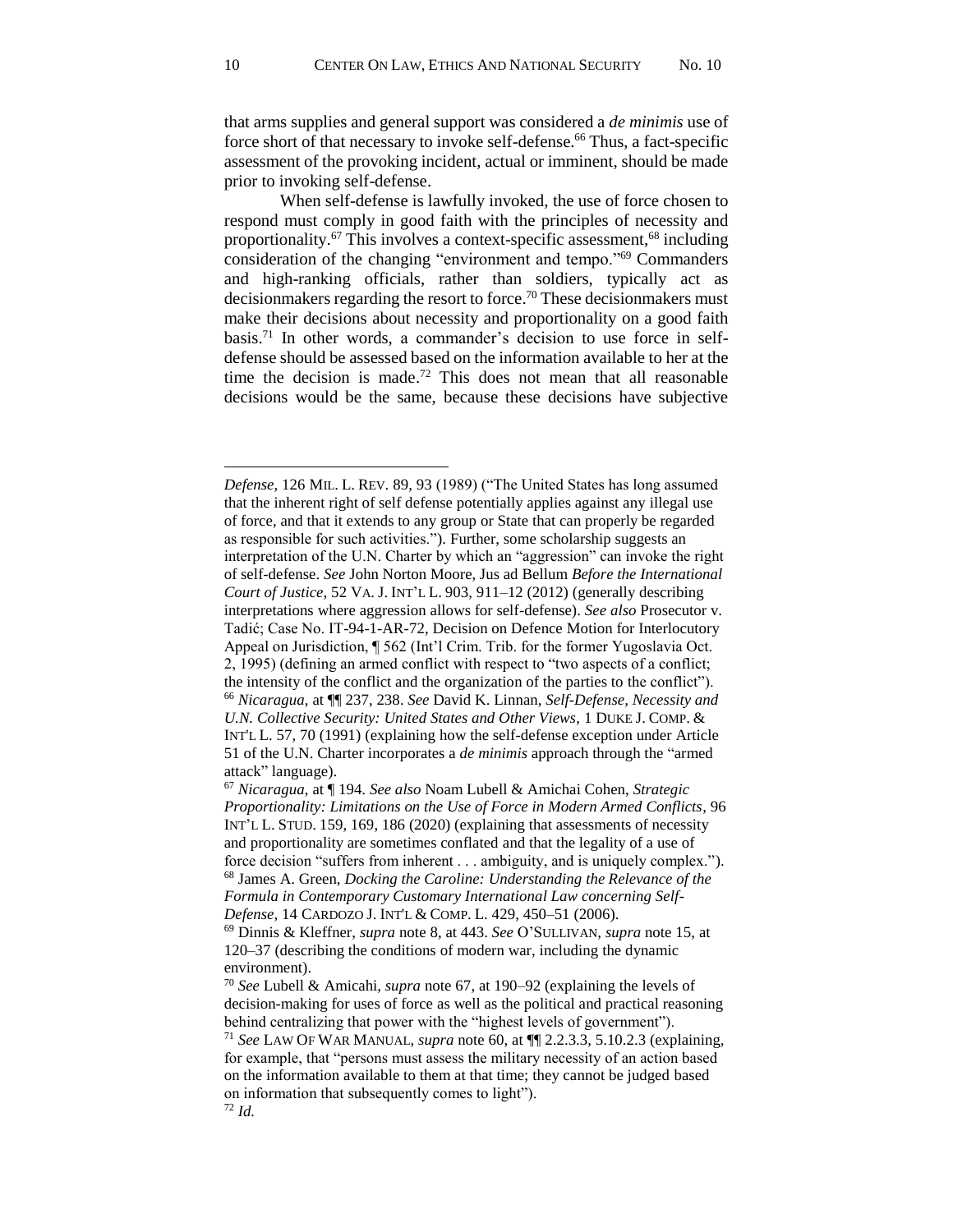elements.<sup>73</sup> In practice, when deciding to use force, a commander would look to the information available to her at the time she makes the decision<sup>74</sup> and the time available for her to make the decision.<sup>75</sup>

To be lawful, a use of force must be necessary. <sup>76</sup> The use of force is necessary<sup>77</sup> when all other possible remedies are exhausted.<sup>78</sup> While the precise scope of necessity is unclear,<sup>79</sup> the immediacy of the response may be one instructive measure in this assessment. <sup>80</sup> For example, in *Nicaragua*, the United States used force several months after the major incident at a time when the armed opposition was generally repelled and diminished.<sup>81</sup> As a result, the ICJ held the use of force was not necessary because the threat had abated during the time lag.<sup>82</sup>

<sup>77</sup> Lubell & Cohen, *supra* note [67,](#page-10-0) at 168.

78 *See* OPERATIONAL LAW HANDBOOK, *supra* note [62,](#page-9-1) at 4 ("States must consider the exhaustion or ineffectiveness of peaceful means of resolution, the nature of coercion applied by the aggressor State, the objectives of each party, and the likelihood of effective community intervention. In other words, force should be viewed as a 'last resort.'").

<sup>79</sup>*See* Moore, *supra* not[e 65,](#page-9-2) at 911 ("The scope of the contemporary necessity criterion is notoriously indeterminate."). One framework for necessity looks first at whether it was necessary to use force and second at whether the force used is necessary to respond to the force giving rise to it. Lubell & Cohen, *supra* note [67,](#page-10-0) at 168. However, such an approach overlaps to some extent with the proportionality approach. David Kretzmer, *The Inherent Right to Self-Defence and Proportionality in* Jus Ad Bellum, 24 EUR. J. INT'L L. 235, 239 (2013) ("'[N]ecessity' is also used to assess whether the force used was necessary to achieve legitimate ends of self-defence. When used in this sense there is an obvious affinity between necessity and proportionality. Means can only be proportionate when they are necessary to achieve the legitimate ends."). As a use of force must be both necessary and proportional, assessing the overlap would be redundant. As a result, this paper discusses the need to balance the defensive force with the ultimate goal of using that force in the context of proportionality. *See infra* notes [84](#page-12-0)[–88](#page-12-1) and accompanying text.

<sup>80</sup> *See* OPERATIONAL LAW HANDBOOK, *supra* note [62,](#page-9-1) at 4 n.12 (quoting YORAM DINSTEIN, WAR, AGGRESSION AND SELF-DEFENCE 234–41 (5th ed. 2011)) (explaining that imminency plays in to whether the use of force is necessity "because a delay in response to an attack or the threat of attack attenuates the immediacy of the threat and the necessity to use force in self-defense"). <sup>81</sup> *Nicaragua*, at ¶ 237.

<sup>82</sup> *Id.* Such an approach aligns with the principle of humanity, which forbids the infliction of suffering, injury, or destruction unnecessary to accomplish a legitimate military purpose. *See* Convention No. II with Respect to the Laws and Customs of War on Land, July 29, 1899, 32 Stat. 1803, T.S. No. 403 ("[W]hile seeking means to preserve peace and prevent armed conflicts among nations, it is likewise necessary to have regard to cases where an appeal to arms may be caused by events which their solicitude could not avert; Animated by the desire

<sup>&</sup>lt;sup>73</sup> *Id.* ("The principle of proportionality typically involves the comparison of unlike quantities and values.") (internal quotation marks omitted). <sup>74</sup> *Id.*

<sup>75</sup> *Id.* at ¶ 5.10.2.4 (explaining that commanders can use force in doubtful cases with a good faith based on the information available to them).

<sup>76</sup> *See* Letter from Daniel Webster, U.S. Sec'y of State, to Henry S. Fox, British Minister in Washington (Apr. 24, 1841) (explaining that it must be the case that "the necessity of that self-defence is instant, overwhelming, and leaving no choice of means, and no moment for deliberation").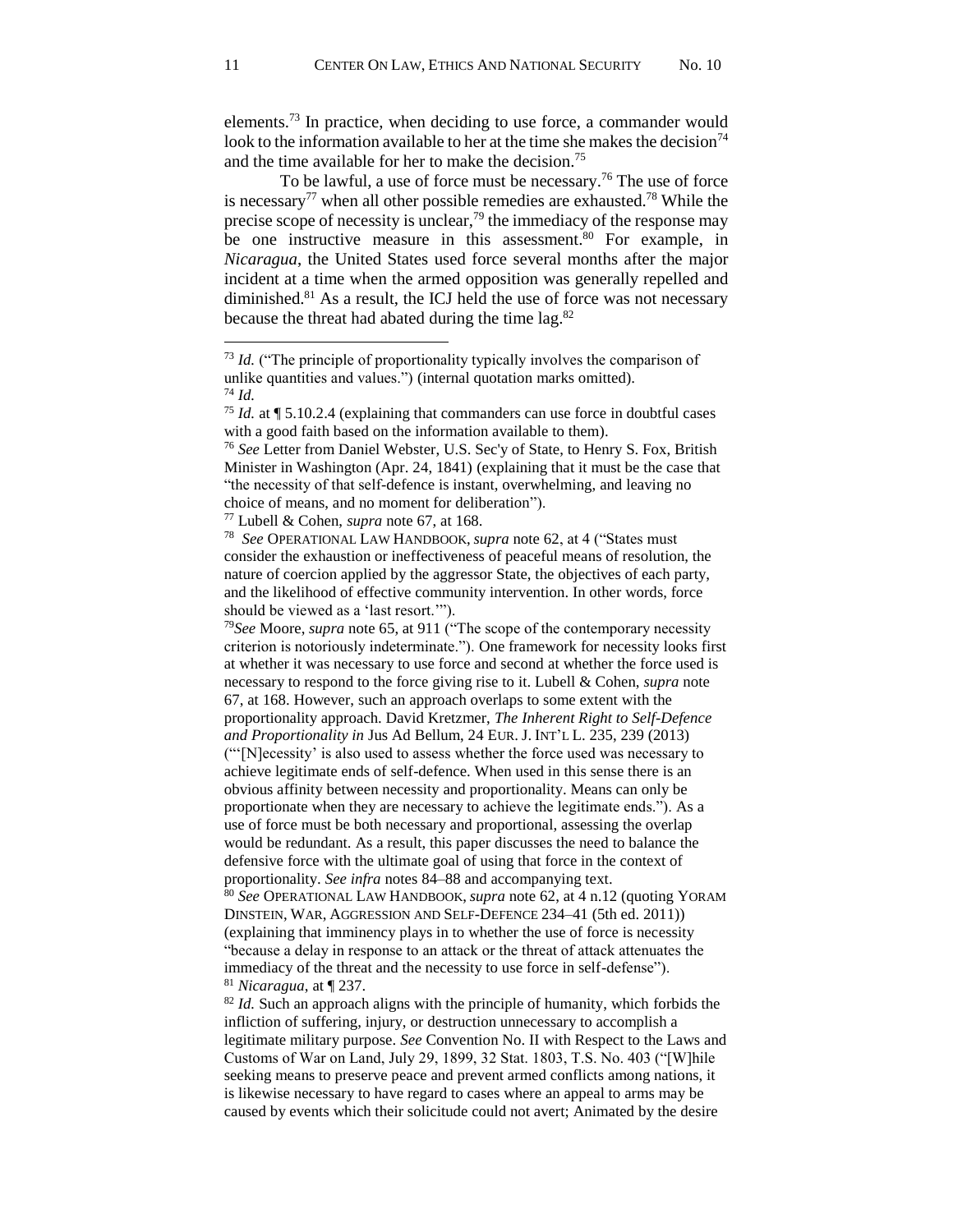<span id="page-12-2"></span><span id="page-12-0"></span>In addition to necessary, a response must be proportional.<sup>83</sup> A proportional response is tailored to the act provoking it and to the legitimate goal of using force, such as repelling an attack. <sup>84</sup> First, to comply with this principle, the force used should be similar in magnitude or impact to the act that provoked it, but this does not require the force be similar in kind or type. $85$  Second, to tailor the response to the legitimate goal, there must be a relationship between the force used and the goal of using the force, including a reasonable assessment of the overall harm that could result from resorting to force.<sup>86</sup> For example, the ICJ found the responsive force used in *Nicaragua*, including mining and attacks on ports, failed to be proportionate to the aid Nicaragua provided to the armed opposition. <sup>87</sup> Thus, the ability to understand the context of a given use of force and its potential consequences will play a role in determining whether a specific use of force was proportional to the legitimate end sought.<sup>88</sup>

<span id="page-12-1"></span> $\overline{a}$ 

<sup>84</sup> Lubell & Cohen, *supra* note [67,](#page-10-0) at 169. Lubell and Cohen discuss two approaches to proportionality. First, a "tit-for-tat" approach whereby the defensive use of force is measured directly against the provoking act. Second, a "means-end" approach that balances the defensive force against the legitimate aims of self-defense. *See also* Theodora Christodoulidou & Kalliopi Chainoglou, *The Principle of Proportionality from a* Jus ad Bellum *Perspective*, *in* OXFORD HANDBOOK OF THE USE OF FORCE IN INTERNATIONAL LAW 1187, 1191 (Marc Weller ed., 2015) (explaining that a double proportionality assessment combines the two major approaches). This paper takes the double proportionality approach.

<sup>85</sup> Robert Chesney, *Who May Be Killed? Anwar al-Awlaki as a Case Study in the International Legal Regulation of Lethal Force*, *in* YEARBOOK OF INT'L HUMANITARIAN L. 3, 70 (Michael N. Schmitt, Louise Arimatsu & T. McCormack eds., 2010) ("Proportionality in self-defense does not require a precise identity between the scale of the predicate attack and the scale of the force the defending state intends to use, but it does require some reasonable degree of relationship between them.").

<sup>86</sup> LAW OF WAR MANUAL, *supra* not[e 60,](#page-9-0) at ¶¶ 1.11.1.2., 3.5.1 (explaining the difference between *jus in bello* and *jus ad bellum*, including the principle of proportionality as applied in each context). *See also* Prosecutor v. Galić, Case No. IT-98-29-T, Judgment ¶ 58 (Int'l Crim. Trib. for the former Yugoslavia Dec. 5, 2003) ("In determining whether an attack was proportionate it is necessary to examine whether a reasonably well-informed person in the circumstances of the actual perpetrator, making reasonable use of the information available to him or her, could have expected excessive civilian casualties to result from the attack."). The DOD Law of War Manual assesses a commander's judgment of the proportionality decision by a reasonableness standard. LAW OF WAR MANUAL, *supra* note [60,](#page-9-0) at ¶ 5.10.2.2 (explaining that a "Reasonable Military Commander" standard is one where decisions are reasonable).

<sup>87</sup> Christodoulidou & Chainoglou, *supra* note [84,](#page-12-0) at 1189–90.

<sup>88</sup> Enzo Cannizzaro, *Contextualizing Proportionality:* Jus ad Bellum *and* Jus in Bello *in the Lebanese War*, 88 INT'L REV. RED CROSS 779, 783 (2006) ("[A] proportionate response is one which is necessary and appropriate to repel the

to serve, even in this extreme hypothesis, the interests of humanity and the ever increasing requirements of civilization . . . . ").

<sup>83</sup> *Nicaragua*, at ¶ 176.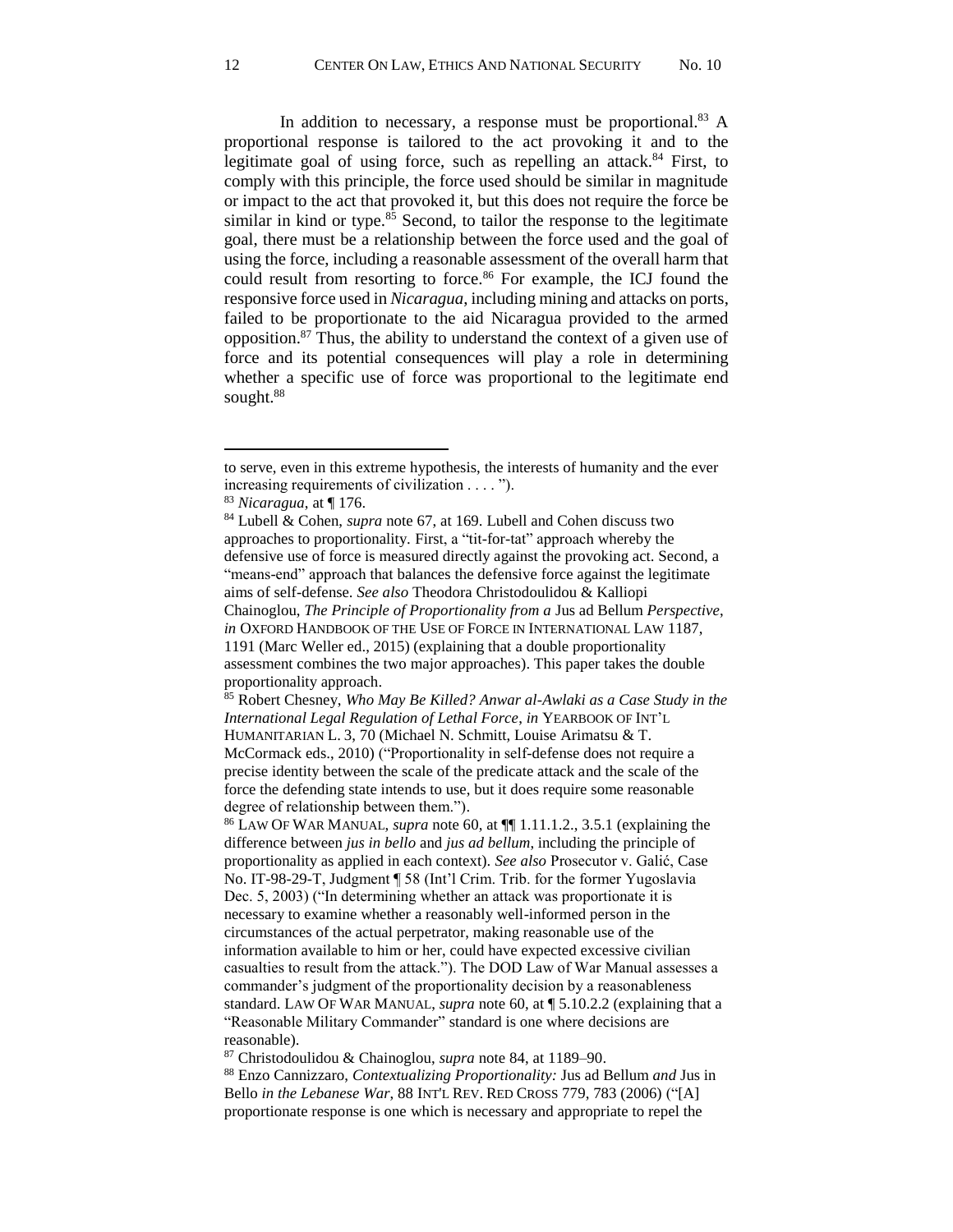In sum, a use of force in self-defense depends heavily on the context of the aggressor's armed attack in combination with the reasonable, good faith assessment of the necessity and proportionality of the responsive use of force. These fact-specific, reasonable assessments depend on the decisionmaker's perception, focus and alertness, and emotional response. <sup>89</sup> Whether altering these neurological pieces changes the use of fore assessment is evaluated below.

## III. USE OF FORCE ANALYSIS: HOW ENHANCEMENT CHANGES THE **EQUATION**

As discussed above, each part of the use of force assessment is highly context-dependent.<sup>90</sup> Changing a combatant's understanding of the context and nature of a provoking act or defensive use of force may affect the decision of whether the use of force is justified.<sup>91</sup> Therefore, enhancements can change the use of force decisions and, potentially, the outcome. Consequently, a decisionmaker needs to address how use of force decisions are affected by (a) increasing perception and processing, (b) increasing focus and alertness, and (c) suppressing or preventing emotions.

#### *A. Increasing Perception and Processing: Beneficial to a Point*

Altering the perceptual and processing abilities of a soldier or commander will affect each step of the use of force analysis. The major benefit of improving the sensory capabilities is a potentially fuller factual understanding, <sup>92</sup> which could affect whether self-defense can be invoked and good faith considerations of necessity and proportionality have been performed. However, potential information overload could create immediacy challenges for the principle of necessity.<sup>93</sup>

i. Improved Factual Understanding and the Good Faith Basis

Enhancing sensory inputs and processing capabilities improves the factual understanding of the scenario, thereby affecting the commander's perspective of each step in the use of force analysis which requires a factual assessment.<sup>94</sup> This includes the assessment of  $(1)$  the actual or imminent armed attack to invoke self-defense, (2) the exhaustion of other remedies and immediacy of the response to ensure force is necessary, and (3) the reference again to the aggressor's attack to ensure the defensive use of force is proportional in scope and overall goal.<sup>95</sup> While improving the factual basis for a commander's decision, this

attack and which entails acceptable side-effects on other interests and values affected by the response.").

<sup>89</sup> *See* Dinniss & Kleffner, *supra* not[e 8,](#page-2-0) at 478 (explaining how perception and enhancement factor into a person's understanding of material facts in the context of assessing intent and responsibility for crimes in war).

<sup>90</sup> *See supra* Section II.

<sup>91</sup> *See* Dinniss & Kleffner, *supra* not[e 8,](#page-2-0) at 478 (explaining enhancements for perception and intent within the law).

 $\frac{5}{2}$  *Id.* 

<sup>93</sup> *Id.* at 444.

<sup>94</sup> *Id.* at 478.

<sup>95</sup> *See supra* Section II.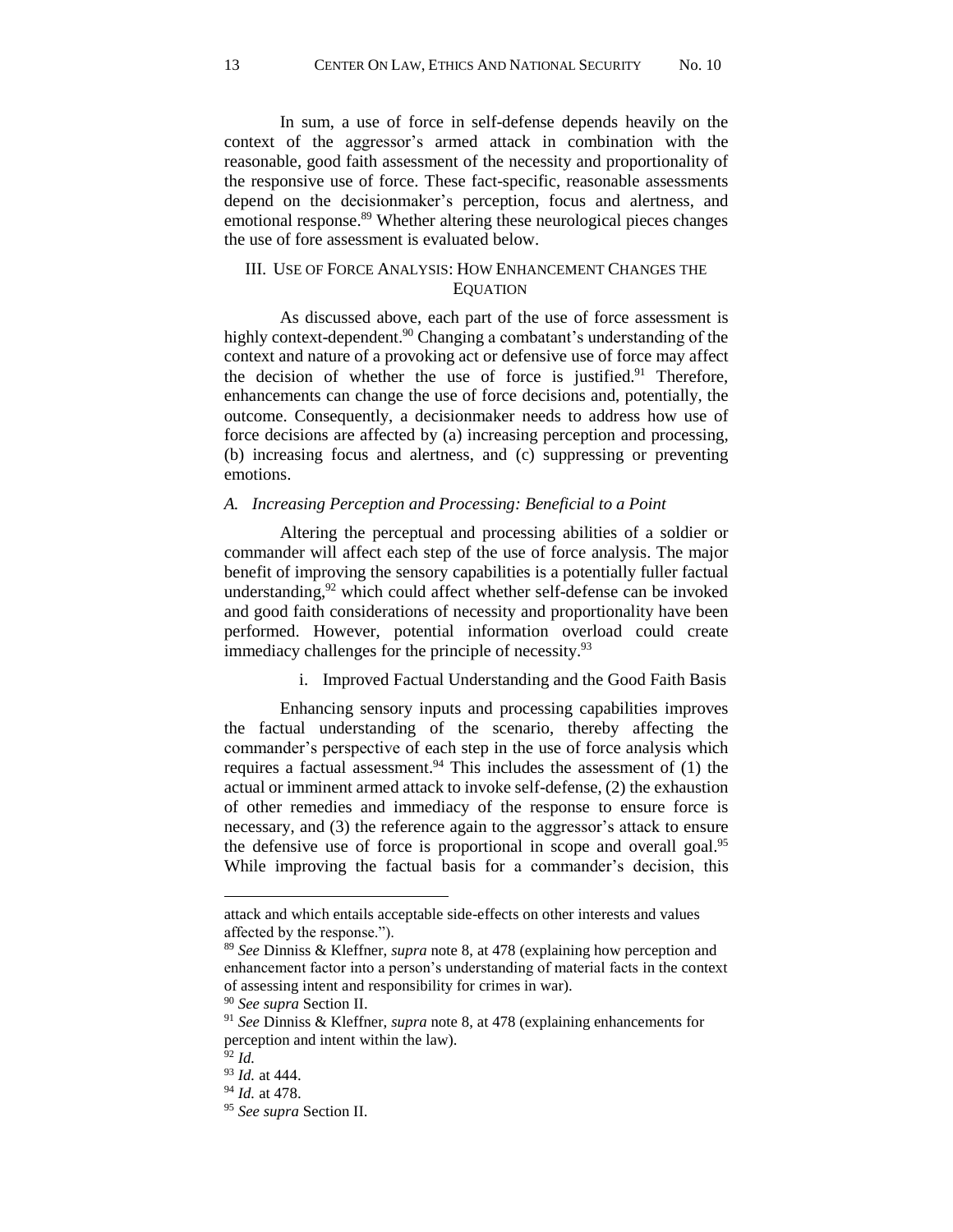increased information load and processing speed simultaneously place a greater burden on the commander because she must consider in good faith the information available to her at the time she makes her decision. 96 Increasing the information available to her requires her to consider and filter through more information.

<span id="page-14-0"></span>Consider night-vision technology used to monitor an aggressor's actual or imminent attack. Many military operations occur in the dark because it lowers the possibility of detection.<sup>97</sup> A commander who has the ability to spot an enemy preparing an attack—the number of troops involved, the weapons they are setting up, or the movement toward a particular border or target—has a better chance of differentiating between movement of the enemy and imminent attack.<sup>98</sup> Further, if an attack has already occurred in the dark, the night-vision assists a commander's ability to assess the damage to her own people and property. This allows her determine the scale and effects of the attack and thereby delineate between a mere frontier incident or armed attack.<sup>99</sup>

Moreover, a commander would have a better understanding of the scope and magnitude of the attack, assisting her in deciding what kind of response scenarios would be proportional.<sup>100</sup> Prior to using force that is proportional in this narrow sense, she would also consider the ultimate goal of using force—such as fending off a future attack—and consider whether resorting to force would cause too much harm overall to in fact resort to force.<sup>101</sup> Having the increased understanding of the enemy's whereabouts and readily available weaponry because the commander can view and monitor it with the enhancement technology would assist her in deciding the overall harm that may result from resorting to force and whether the use of force has a strong relationship to the goal of using force. 102

<span id="page-14-1"></span>Finally, a better understanding of the facts assists the necessity assessment. A commander being able to see better during the night could, for example, see that the enemy forces were retreating or depleted, like those in *Nicaragua* at the time the United States used force. <sup>103</sup> Thus, the enhancement could affect the commander's assessment of whether force is necessary. Overall, enhancing sensory inputs play a large role in the factual analysis for use of force decisions.

An improved factual understanding of the armed attack or the peaceful alternatives available does not change whether a use of force decision is justifiable or reasonable, but it may better ensure each use of force is truly necessary and proportional. The commander's obligation in making a use of force decision is to do so based on the information available to her at the time—making her decisions on a good faith basis.<sup>104</sup>

<sup>96</sup> Parasuraman & Galster, *supra* note [9,](#page-2-1) at 1–2.

<sup>97</sup> Parush, Gauthier, Arseneau & Tang, *supra* note [20,](#page-4-2) at 246.

<sup>98</sup> *Id.* at 246–47.

<sup>99</sup> *Nicaragua*, at ¶ 195.

<sup>100</sup> Chesney, *supra* not[e 85,](#page-12-2) at 70.

<sup>101</sup> Parush, Gauthier, Arseneau & Tang, *supra* not[e 20,](#page-4-2) at 246.

<sup>102</sup> Christodoulidou & Chainoglou, *supra* not[e 84,](#page-12-0) at 1189–90.

<sup>103</sup> *Nicaragua*, at ¶ 237.

<sup>104</sup> LAW OF WAR MANUAL, *supra* note [60,](#page-9-0) at ¶ 2.2.3.3.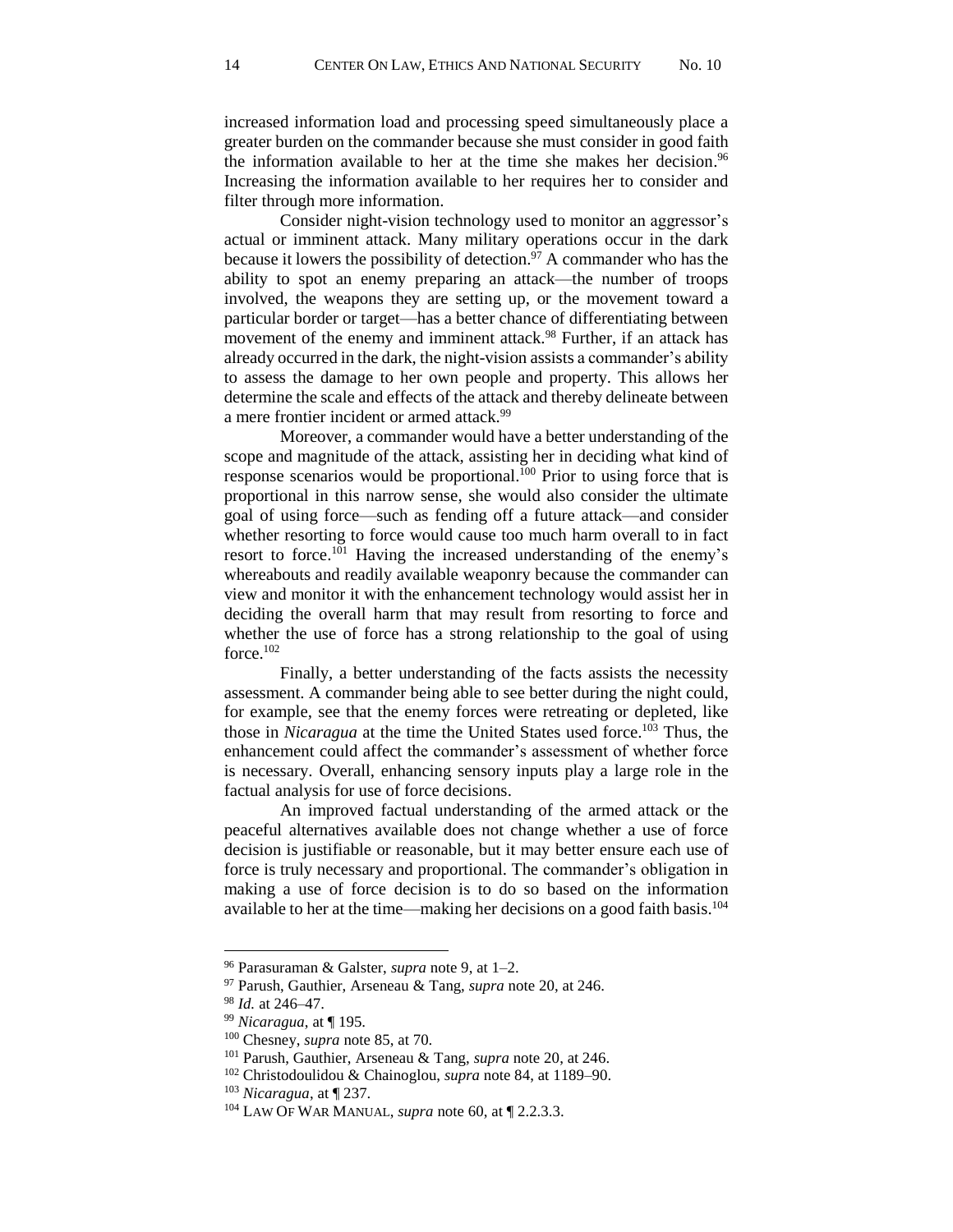This means that the proportionality and necessity decisions can be justifiable even with incomplete facts.<sup>105</sup> Consequently, a commander's disproportionate or unnecessary use of force will still be justified if the decision was reasonable based on the facts available to her at the time.<sup>106</sup> Even though justifiable under the circumstances, it is still a disproportionate or unnecessary use of force. If the enhancement would have allowed the commander to better understand the facts as they actually exist, it is possible her use of force would be more proportional to the armed attack or that she would have come across a remaining peaceful alternative. In this way, the enhancement, while not altering the reasonableness or justifiability of a specific use of force decision, will better ensure that each use of force is in fact proportional and necessary.

## ii. Increased Cognitive Load and Necessity's Immediacy Element

While the potentially improved factual understanding would benefit the use of force assessment, a commander would need to get around the increased cognitive load that may accompany the increased sensory input to achieve the benefit.<sup>107</sup> Increasing the amount of information available to the commander means she has more information she must consider. This is because the proportionality and necessity assessments each must be made in good faith, meaning she considers the information available to her at the time she makes her decision.<sup>108</sup>

If the use of force required only a retrospective analysis of a single moment in time, then the increased cognitive load may not be too problematic. However, the principle of necessity is dependent on the conditions as they exist in the moment: Is it necessary to use force *now* or have other peaceful resolution options become available?<sup>109</sup> Has too much time passed *at this point* since the aggressor's armed attack for the response to be truly necessary?<sup>110</sup> The difference in time required for a good faith necessity decision between the enhanced and typical commander is likely not on the scale of months like the ICJ decided was too long for the force to be necessary in *Nicaragua*. <sup>111</sup> However, the dynamic nature of military settings suggests that in the time it takes to consider the available information from the enhancement, the conditions may have changed entirely.<sup>112</sup> As a result, the enhancement only becomes useful and strategically advantageous to the extent that a commander can realistically make sense of the incoming information in a timely manner. If the increased sensory input is coupled with increased processing speed

<sup>105</sup> Christodoulidou & Chainoglou, *supra* not[e 84,](#page-12-0) at 1196.

<sup>106</sup> LAW OF WAR MANUAL, *supra* note [60,](#page-9-0) at ¶ 2.2.3.3.

<sup>107</sup> Marusich, *supra* note [17,](#page-4-0) at 302.

<sup>108</sup> LAW OF WAR MANUAL, *supra* note [60,](#page-9-0) at ¶ 2.2.3.3.

<sup>109</sup> OPERATIONAL LAW HANDBOOK, *supra* note [62,](#page-9-1) at 4.

<sup>110</sup> *Id.* at 4 n.12.

<sup>111</sup> *Nicaragua*, at ¶ 237. *See also*, McClure-Begley, *supra* note [53](#page-8-0) (noting the potential of a DARPA memory-enhancing project called "RAM Replay" to "enhance military readiness by reducing the time required to respond to unanticipated threats").

<sup>112</sup> *See* O'SULLIVAN, *supra* note [15,](#page-3-1) at 120–37 (describing the dynamic environment of modern war).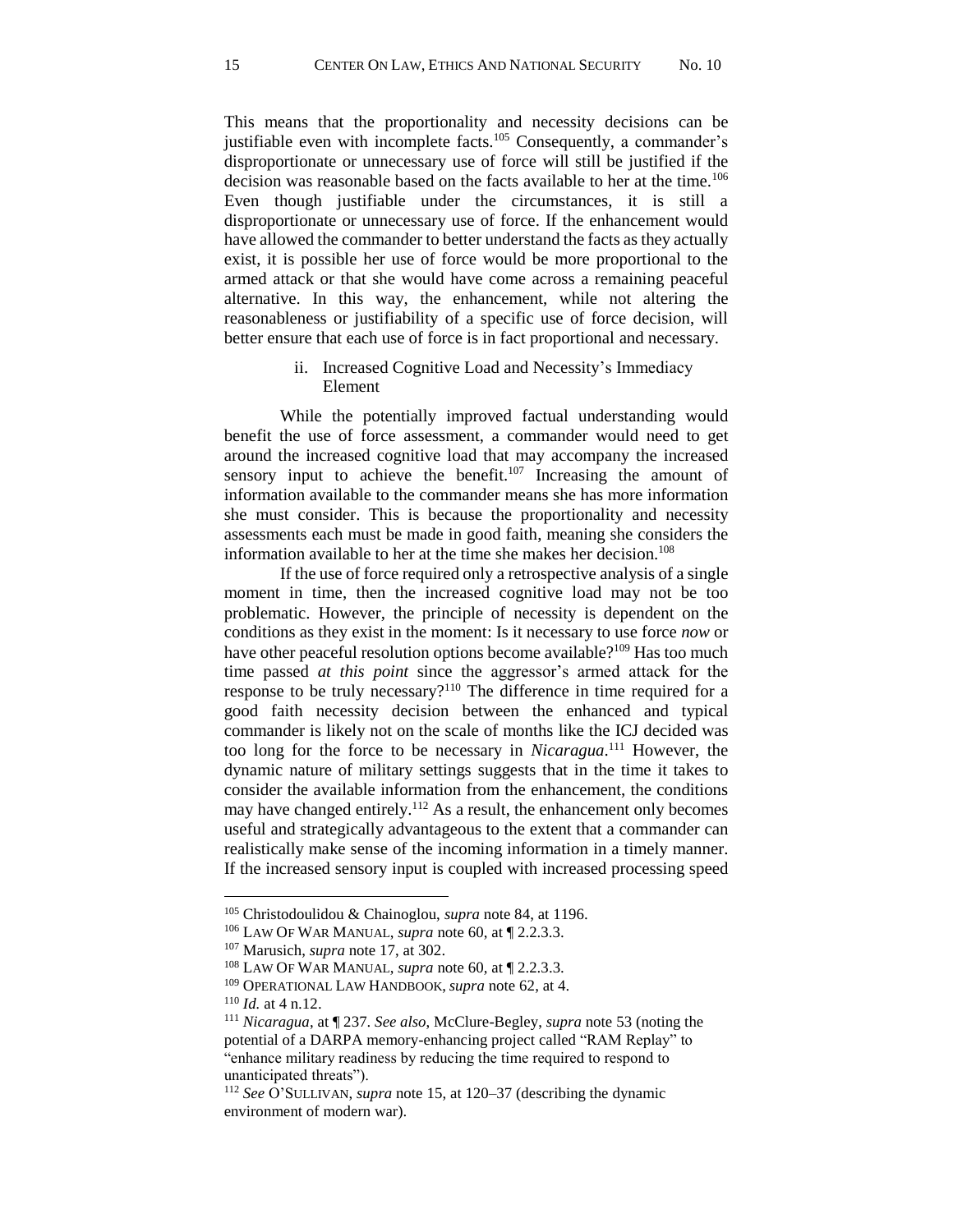such that the commander is not burdened by the additional information, $113$ then the necessity problem related to cognitive load would be resolved.

Enhanced sensory input and information processing have real potential to significantly improve use of force decisions by ensuring they relate to the reality of the facts underlying each step in the assessment. However, enhanced sensory inputs that increase cognitive load by overloading the decisionmaker with new information without a related increase in processing speed, may impede decision-making by interfering with good faith considerations and slowing down the process. As a result, enhancements in this category ideally couple the benefits of enhanced sensory inputs with improved processing and filtering capabilities—either built into a sensory-enhancing technology or through simultaneous but separate pharmaceutical or technological options.<sup>114</sup>

## *B. Increasing Focus and Alertness: Direct and Indirect Advantages*

The enhancements that improve focus and alertness overlap with those improving sensory input and processing in terms of affecting a decisionmaker's factual understanding of each element of the use of force decision-making process.<sup>115</sup> For example, defensive force must be proportional in magnitude and scope to the aggressor's armed attack, requiring an understanding of both the armed attack and the proposed use of force. <sup>116</sup> Drowsiness and distraction can make it difficult to process and retain information as it is occurring.<sup>117</sup> If the solider was more alert in the moments leading up to the armed attack, such as one might be when using Modafinil, the soldier may be able to relay the facts better to the commander simply because she was better able to pay attention.<sup>118</sup> In addition to this factual advantage, the focus and alertness enhancements provide some unique advantages and challenges to the use of force analysis because of their ability to affect threat detection and decrease personnel. 119

#### i. Effects on Invoking Self-Defense

Enhancing focus and alertness may affect the ability to invoke self-defense. First, enhancing focus and alertness could make it more challenging to reach the *de minimis* threshold required to invoke selfdefense.<sup>120</sup> Fewer soldiers in a location<sup>121</sup> means that the scale and effects of any given attack on that location would be less than it would be without

<sup>116</sup> Chesney, *supra* not[e 85,](#page-12-2) at 70.

<sup>113</sup> Parasuraman & Galster, *supra* not[e 9,](#page-2-1) at 1–2.

<sup>114114</sup> RAND REPORT, *supra* note [25,](#page-5-0) at 8 (discussing the Cognitive Technology Threat Warning System (CTTWS) project, which has cognitive load-lightening technology built in to the enhancement).

<sup>115</sup> See *supra* notes [97](#page-14-0)[–103](#page-14-1) and accompanying text for a discussion on how the improving understanding of the facts affects the use of force, primarily in relation to the good faith determinations of necessity and proportionality.

<sup>117</sup> *See* RAND REPORT, *supra* note [25,](#page-5-0) at 16 (discussing BCI benefits for focus and alertness).

<sup>118</sup> Saletan, *supra* not[e 41.](#page-6-2)

<sup>119</sup> Parasuraman & Galster, *supra* not[e 9,](#page-2-1) at 1–2.

<sup>120</sup> Linnan, *supra* note [66,](#page-10-1) at 70.

<sup>121</sup> Puscas, *supra* note [40,](#page-6-1) at 183–84.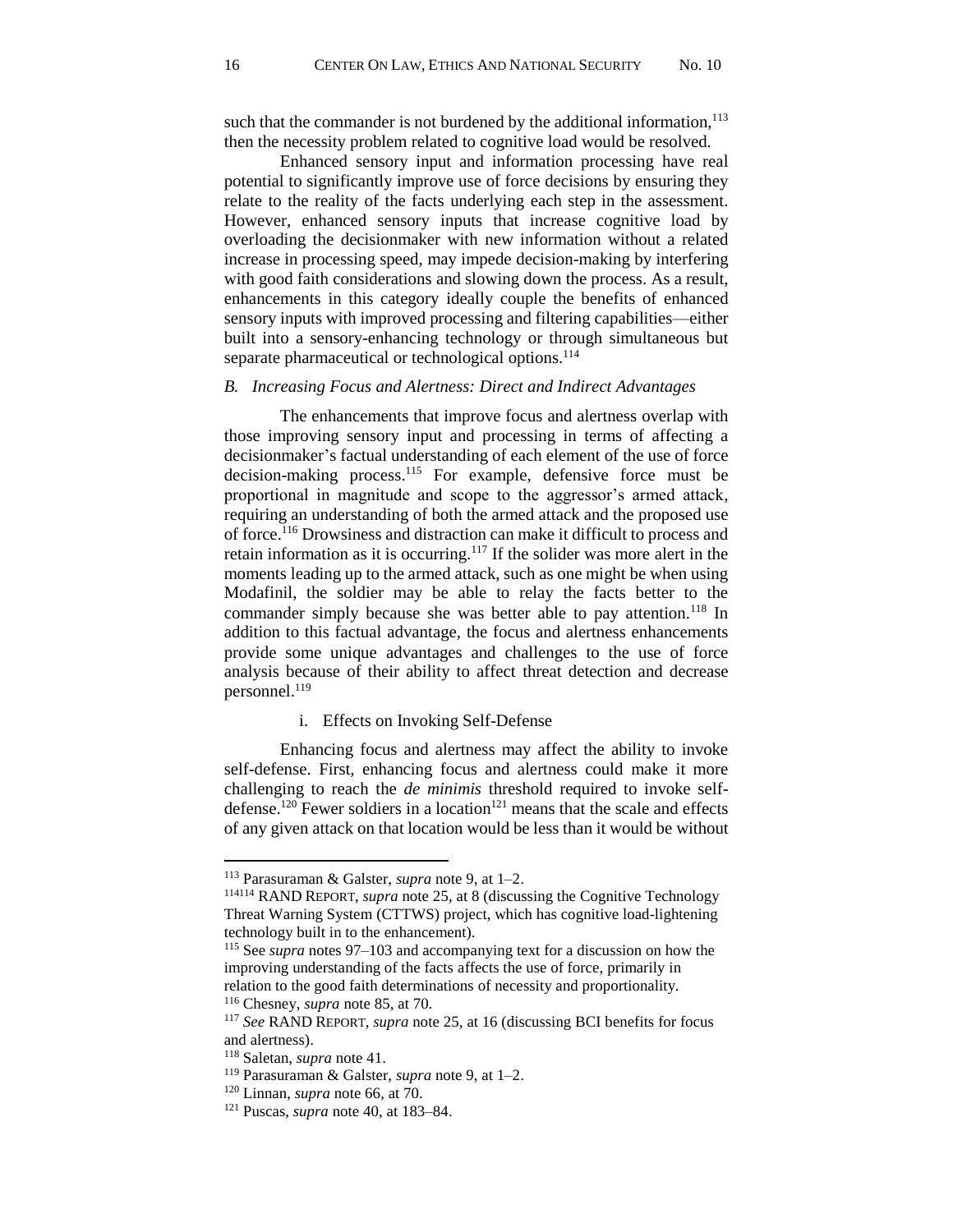the enhancement where more soldiers were required and consequently involved.<sup>122</sup> Thus, the enhancement indirectly makes any given attack more like a "mere frontier incident" than an armed attack.<sup>123</sup>

Second, enhancing focus and alertness may increase the chances of becoming aware of an imminent attack. To invoke self-defense in response to an imminent attack, a decisionmaker would need a reasonable and objective basis for believing an armed attack was imminent.<sup>124</sup> The ability to more closely monitor a range of situations for longer periods of time would increase the chances of identifying a potential threat and monitoring that threat to determine if it becomes an imminent armed attack.<sup>125</sup> Then, by making the factual picture more complete, the enhancement may assist the imminence assessment.

## ii. Effects on Necessity and Proportionality

Enhancing the awareness or focusing abilities of the soldier or commander could affect the necessity determination to a small degree by altering response time. Having fewer soldiers in the field could mean there are fewer people to report on the factual situation on the ground. This could in turn cause delay in making a factual assessment of the necessity to respond with force in self-defense or require additional time to move additional people or resources to the area to mount a defense.<sup>126</sup> In this way, the indirect effect of using focus and alertness enhancing drugs or technology could impact the immediacy assessment for necessity. However, a time lag resulting from the decreased available personnel would probably not amount to the several months-long gap in *Nicaragua* that diminished the necessity of the response.<sup>127</sup> Thus, the enhancements related to focus and alertness would likely not impede the immediacy assessment to a point that would interfere with calling a response necessary. In fact, for enhanced persons not directly involved, but rather monitoring the situation from a distance, they may respond more quickly to a threat or attack because they became aware of it faster due to the enhancement.<sup>128</sup> Furthermore, the information relayed back to command from anyone on the ground would likely be superior to that of a soldier who did not have the attention and focus of one with the enhancement.<sup>129</sup> Thus, the ability to relay a fuller factual assessment of the need to use force would be assisted, despite a small potential time lag in assessment and response.

Enhancing the focus and alertness of a soldier may also affect the proportionality assessment by lowering the overall risk of harm related to

<sup>122</sup> *Nicaragua*, at ¶ 195.

<sup>&</sup>lt;sup>123</sup> *Id.* This is, of course, not to suggest that fewer injuries is bad or that a State should position itself so as to increase its chances of invoking self-defense. The prohibition on the use of force is still the law and ideal condition; self-defense remains the unfortunate exception. U.N. Charter, art. 2. para. 4.

<sup>124</sup> Egan, *supra* note [64,](#page-9-3) at 239.

<sup>125</sup> Davis & Smith, *supra* note [31,](#page-5-1) at 12.

<sup>126</sup> Puscas, *supra* note [40,](#page-6-1) at 183–84.

<sup>127</sup> *Nicaragua*, at ¶ 237.

<sup>128</sup> RAND REPORT, *supra* note [25,](#page-5-0) at 16.

<sup>129</sup> See *supra* notes [97](#page-14-0)[–103](#page-14-1) and accompanying text for a discussion on how improving factual understanding affects the use of force decision.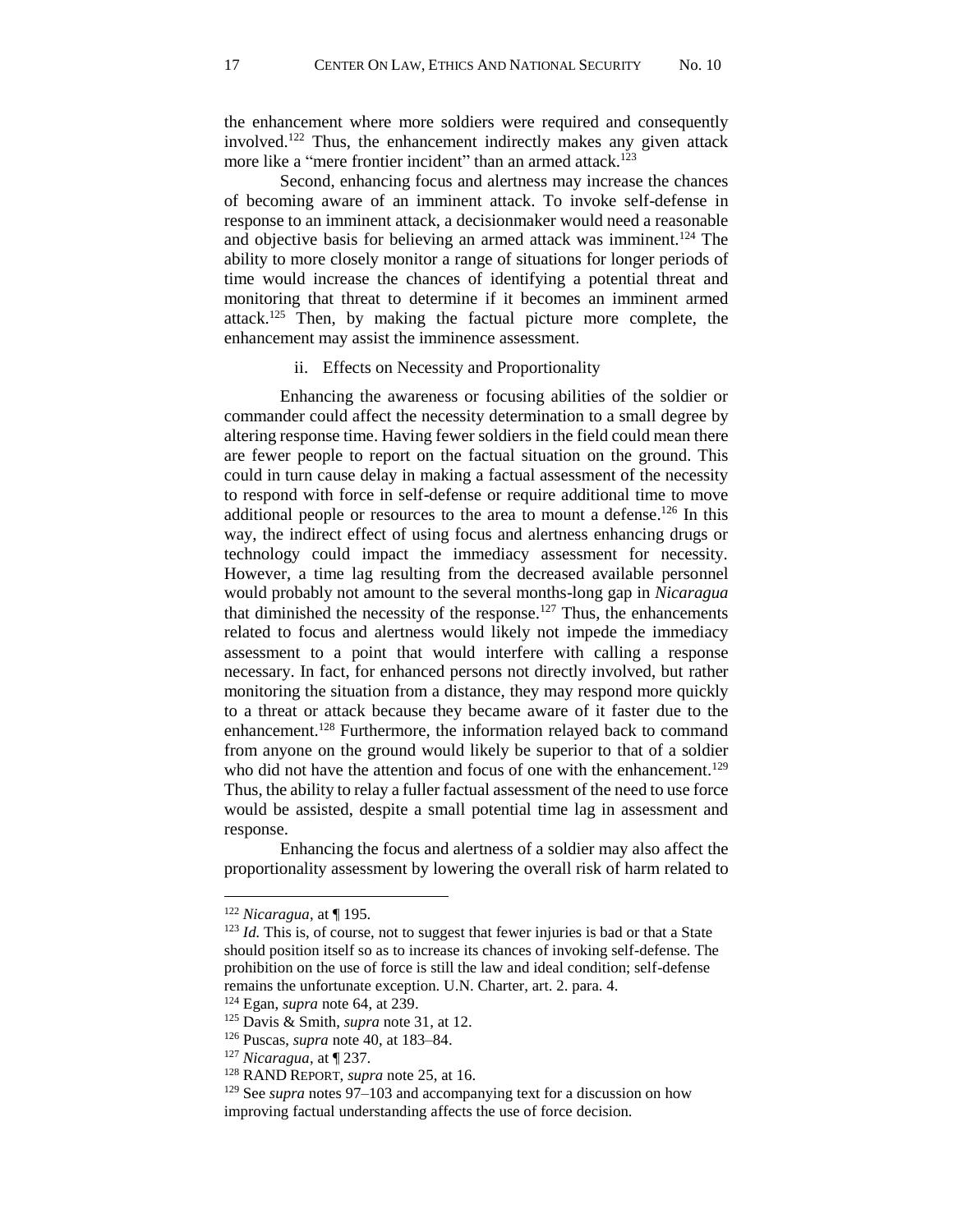<span id="page-18-0"></span>resorting to force. Proportionality requires analyzing whether the overall risk of harm from engaging in force is proportional to the goal of using force—re-establishing peacetime or fending off a continued or subsequent attack. <sup>130</sup> As discussed, increasing alertness and focus can decrease the personnel required for the defensive force.<sup>131</sup> The force used remains the same. So too does the overall goal of using that force. The only change is less potential harm from using that force. <sup>132</sup> Thus, Modafinil, and other focus and alertness enhancements, make the overall goal more proportional to the potential harm of resorting to force than the balance would be without these enhancements. Some argue that lowering the risk of harm to the party engaging in self-defense requires making war as terrible as possible to maintain the same level of disincentives for engaging in war. <sup>133</sup> However, this argument forgets that there are still limitations on the specific use of force in that it must have a proportional magnitude and impact.<sup>134</sup> Moreover, if the purpose of the prohibition on the use of force is in part to rid the world of the terrible outcomes of war, making the war itself worse seems to directly contradict the spirit of the prohibition.<sup>135</sup>

The ability to remain focused and alert due to a human enhancement creates overall advantages in terms of improved understanding of the facts and decreased personnel. This latter advantage, decreasing personnel, should be monitored in a given use of force assessment related to whether the *de minimis* threshold for an armed attack has been satisfied and in terms of the overall proportionality assessment.<sup>136</sup> Overall, this enhancement category of increasing focus and alertness

<sup>130</sup> Heather M. Roff, *Lethal Autonomous Weapons and Jus Ad Bellum Proportionality*, 47 CASE W. RES. J. INT'L L. 37, 51 (2015) ("Proportionality requires that states are able to balance the relevant good against the evil they impose through warfare.").

<sup>131</sup> *See* Puscas, *supra* note [40,](#page-6-1) at 183–84, 217 ("It therefore seems possible that soldier enhancements may reduce overall soldier casualties but not death rates among peaceable civilians").

<sup>&</sup>lt;sup>132</sup> A similar argument is seen where autonomous weapons systems require no human involvement at all. *See* Roff, *supra* not[e 130,](#page-18-0) at 42 (explaining the use of autonomous weapons systems for proportionality assessments and how "the harms imposed would be placed on the unjust aggressor and not on the combatants and/or civilians of the defending state").

<sup>133</sup> *See* Lin, *supra* note [7,](#page-2-2) at 325 (explaining the argument that losing the disincentive for war related to potential harm requires offsetting it by making the war "as terrible as possible, to more certainly ensure that we engage in it as a last resort").

<sup>134</sup> *See* Roff, *supra* note [130,](#page-18-0) at 47 (explaining that the argument that involving fewer soldiers is problematic for proportionality "artificially manipulates one's sense of *ad bellum* proportionality by claiming that the harms suffered are either highly mitigated or absent because it assumes that the state using them will not face any additional threat from its adversary"). While beyond the scope of this paper, such an approach could also violate *jus in bello* principles that do not allow excessive harm or suffering. *See, e.g.*, LAW OF WAR MANUAL, *supra* note [60,](#page-9-0) at ¶ 5.10 ("In accordance with the principle of proportionality, combatants must not exercise the right to engage in attacks against military objectives in an unreasonable or excessive way.").

<sup>135</sup> Forge, *supra* note [61,](#page-9-4) at 26.

<sup>136</sup> Linnan, *supra* note [66,](#page-10-1) at 70.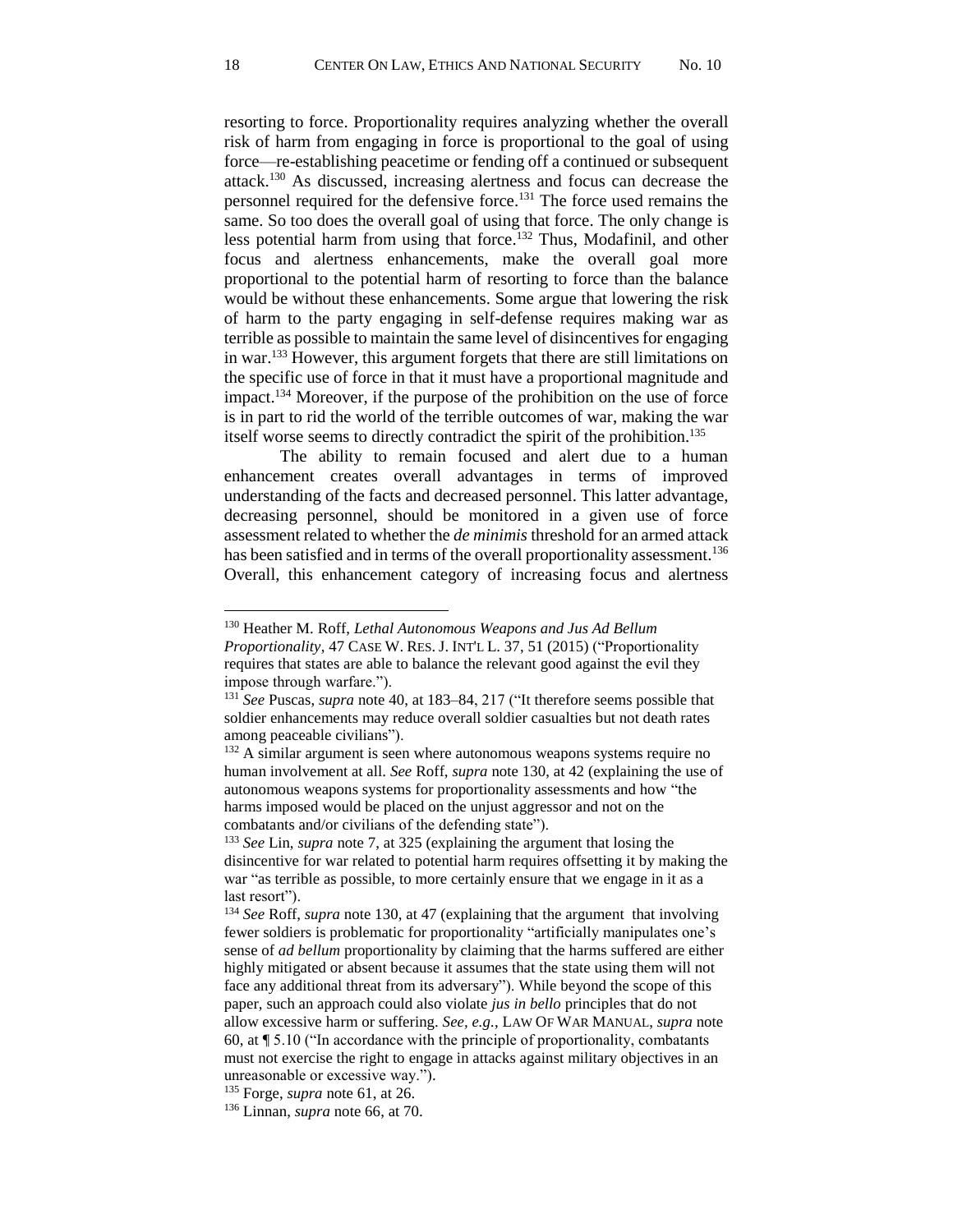appears to provide more benefits than concerns compared to the other enhancements discussed in this paper.

## *C. Suppressing or Preventing Emotion: Objectivity and Risk Assessment Effects*

As an introductory point, it is helpful to remember that emotions, particularly stress, can impede accurate fact-reporting,<sup>137</sup> information collection and processing, and decision-making.<sup>138</sup> Like both enhancement categories previously discussed, enhancements that suppress emotions can improve the situational awareness and consequently the factual understanding of a given scenario. $139$  In terms of the emotional component of factual assessment and communication, one example is how suppressing and preventing emotions may help commanders comply with invoking the right of self-defense to a certain extent. By suppressing soldiers' emotions that interfere with information collection and reporting processes, a soldier may be able to better communicate the situation as it stands.<sup>140</sup> As the scale and effects of the alleged attack is the difference between an armed attack allowing self-defense and a mere frontier incident that does not, a fuller factual basis would better serve this analysis.<sup>141</sup> Unique to this category of enhancements, however, is the potential to improve rational and objective decision-making and affect the risk-taking judgment of the decisionmaker.

Preventing or suppressing negative emotions could improve the necessity and proportionality assessments by allowing for more methodical, objective assessments.<sup>142</sup> For example, the stress of an armed attack may make it difficult to ensure that peaceful alternatives have been exhausted prior to resorting to force. Not only could shock, fear, stress, and sadness make it difficult to check off boxes, $143$  but the anger and confusion in the wake of an armed attack could make it difficult to engage in peaceful negotiations.<sup>144</sup> Thus, enhancements suppressing these negative emotions could improve the good faith analysis of whether the use of force is truly necessary. $145$ 

<sup>137</sup> O'SULLIVAN, *supra* note [15,](#page-3-1) at 194.

<sup>&</sup>lt;sup>138</sup> *Id.* at 196 (explaining that stress, particularly in life-threatening situations, diminishes cognitive abilities, which "affects their ability to process information and make reasonable decisions").

<sup>139</sup> See *supra* notes [97](#page-14-0)[–103](#page-14-1) and accompanying text for the discussion on factual understanding.

<sup>140</sup> *See* O'SULLIVAN, *supra* note [15,](#page-3-1) at 194 ("High levels of stress can hinder a person's ability to gather information, to process the information gathered and to provide an accurate account of the events that took place.").

<sup>141</sup> *Nicaragua*, at ¶ 195.

<sup>142</sup> *See* Margulis, *supra* not[e 51,](#page-7-0) at 408 (explaining how emotions contribute to bias).

<sup>143</sup> *See* O'SULLIVAN, *supra* note [15,](#page-3-1) at 194 (explaining how stress can contribute to inaccuracy and inefficiency).

<sup>144</sup> *See* Roff, *supra* note [130,](#page-18-0) at 48 ("Substantial evidence indicates that when high levels of distrust, enmity, and hatred exist between warring parties, conflicts are prolonged and peaceful settlements are unlikely.").

<sup>&</sup>lt;sup>145</sup> LAW OF WAR MANUAL, *supra* note [60,](#page-9-0) at  $\P$  2.2.3.3.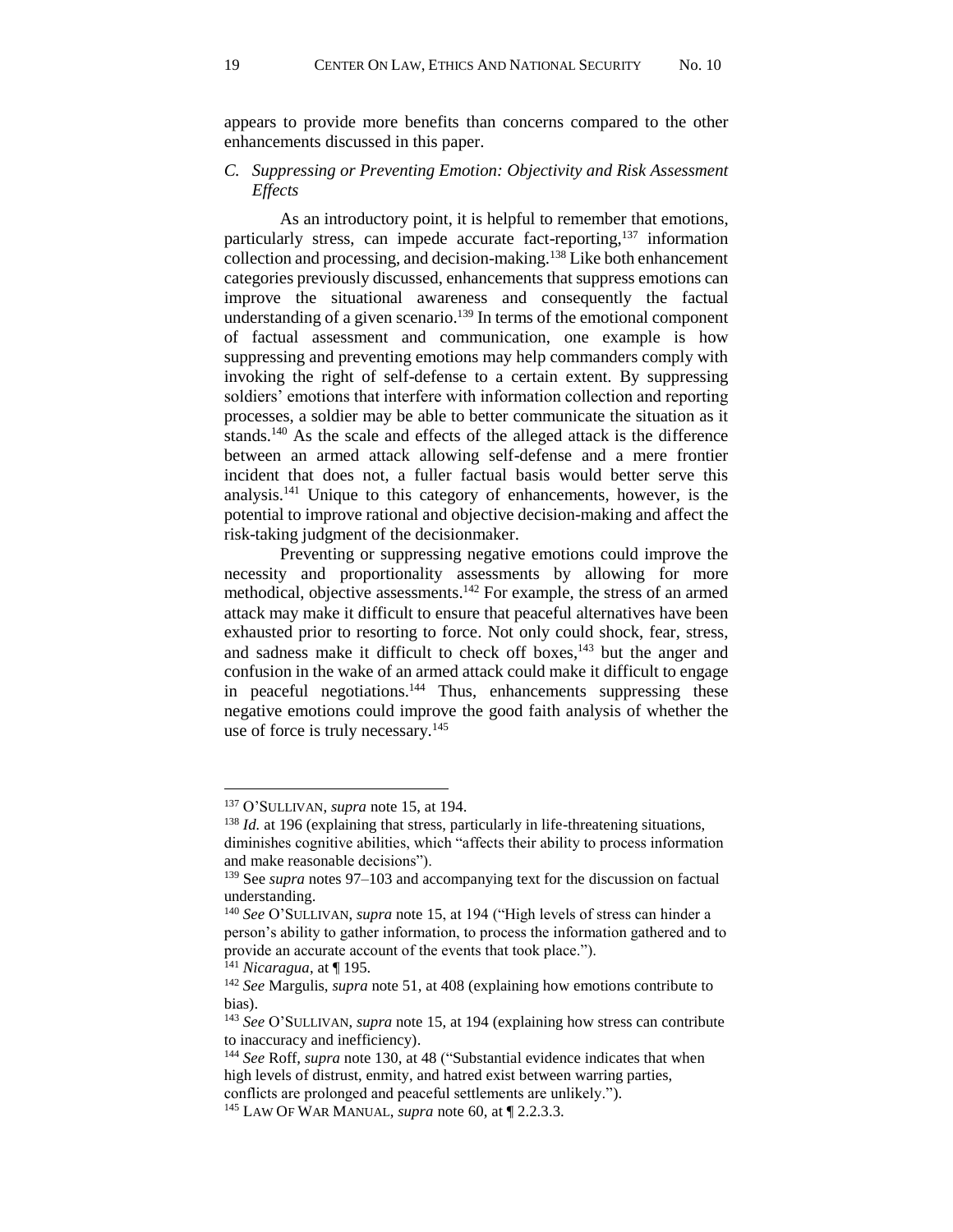Similarly, suppressing negative emotions could help prevent disproportionate uses of force by preventing overreaction and emotionbased decision making. Negative emotions like fear, anger, and sorrow could make it difficult to assess a situation separate from the emotional pain it causes the decisionmaker.<sup>146</sup> Further, feelings of anger like one may experience in response to an armed attack can be associated with lower perceived risk.<sup>147</sup> Thus, removing such negative emotions could help the proportionality assessment by assisting the decisionmaker to objectively assess the scope and magnitude of the armed attack and respond in a proportional manner.

However, emotions are a double-edged sword in use of force decisions. While negative emotions could cause overreactive and irrational decision-making, emotions may also provide a human limitation on unnecessary and disproportionate uses of force. The emotion of fear, for example, decreases risk-taking behavior by increasing perceived risk.<sup>148</sup> A commander may fear sending soldiers into harm's way, creating a more reasonably balanced judgment of the benefit of a given military operation. If that commander's fear is suppressed, she may move forward with the operation because she views it as less risky than she would without the enhancement.<sup>149</sup> Concerns about removing emotions from the use of force decisions in this way mimic the discussions on automated weapons systems, which make decisions without the emotional capacity of a human decisionmaker, including the ability to recognize the humanity of the enemy. <sup>150</sup> Making a person more like these systems, including for extended periods of time without the ability to alter that state, would therefore be potentially problematic.

Moreover, suppressing emotions could make it difficult to make ethical and good faith decisions.<sup>151</sup> Recall that necessity and proportionality decisions are based on the *reasonable* consideration of information available at the time of the decision.<sup>152</sup> For example, proportionality requires considering the potential goal of using force against the potential overall harm.<sup>153</sup> If a commander is unable to fear for the people who would be negatively affected from resorting to force, is she capable of considering the potential harm in a reasonable way?

<sup>146</sup> *See, e.g.*, Roff, *supra* note [130,](#page-18-0) at 38 (explaining the benefits of removing emotions altogether from the *jus ad bellum* decisions include, for example, that "since machines are not affected by emotions, they will refrain from engaging in retributive acts against civilian populations").

<sup>147</sup> Tsai & Young, *supra* note [51,](#page-7-0) at 963.

<sup>148</sup> *Id.*

<sup>149</sup> *Id.*

<sup>150</sup> *See generally* Amanda Sharkey, *Autonomous Weapons Systems, Killer Robots and Human Dignity*, 21 ETHICS & INFO. TECH. 75 (2019) (discussing a variety of concerns for autonomous systems due to a lack of emotions). <sup>151</sup> Matthew Beard, Jai Galliott & Sandra Lynch, *Soldier Enhancement: Ethical Risks and Opportunities*, 13 AUSTL. ARMY J. 5, 10 (2016) (explaining that the "ability to control emotional responses . . . make ethical judgments more difficult").

<sup>152</sup> LAW OF WAR MANUAL, *supra* note [60,](#page-9-0) at ¶ 2.2.3.3.

<sup>153</sup> *See* Roff, *supra* note [130,](#page-18-0) at 51 ("Proportionality requires that states are able to balance the relevant good against the evil they impose through warfare.").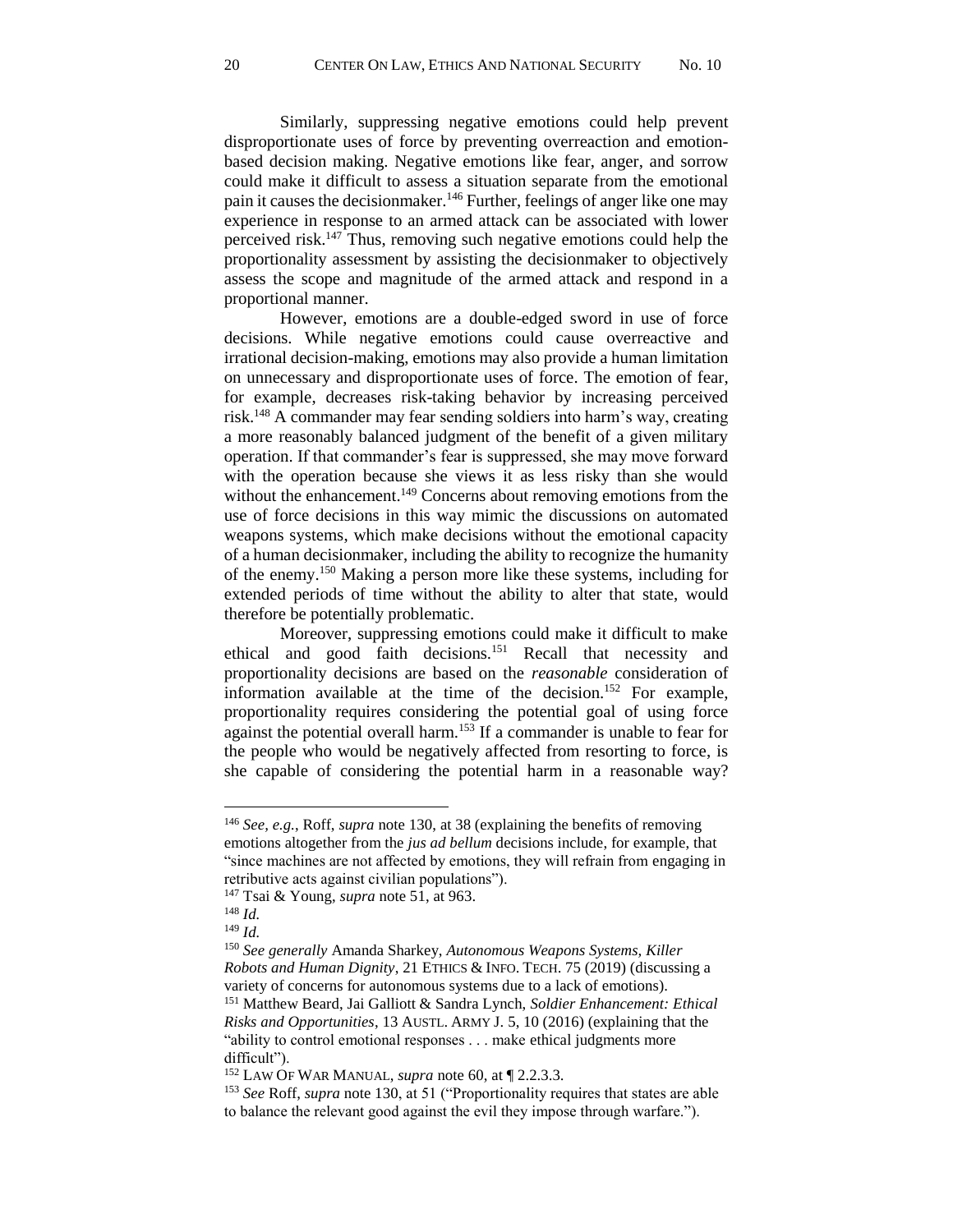Research already shows that military training leads to a certain amount of moral drift—where "soldiers' standards of reasonable and acceptable conduct" are shifted from what civilians consider reasonable.<sup>154</sup> If traditional training methods already contribute to skewed standards of reasonableness, completely removing emotions could exacerbate the problem. Some scholars argue that emotions are simply one reason a decision may be made and that the reason is not relevant to the reasonableness of the decision.<sup>155</sup> While true that emotions are not necessary to make a reasonable, justifiable use of force decision, removing a potential barrier for resorting to force seems counter to the goal of generally limiting its use. 156

Thus, enhancements that can suppress certain emotions have the potential to improve accuracy and objectivity in use of force decisionmaking.<sup>157</sup> Still, an enhancement that removes certain emotions altogether or that cannot be changed for extended periods of time is likely more concerning for the use of force assessment than is an enhancement that allows the operator to alter emotions as needed, such as the BCI technology for altering affective states. 158

#### IV. RECOMMENDATIONS AND CONCLUSION

The categories of human enhancement discussed here—improved sensory input and information processing, increased focus and alertness, and suppressed emotions—offer several overlapping advantages and concerns. One major theme of human enhancement in the military context is that it provides an improvement in the decisionmaker's ability to learn about and understand the facts of an attack and the potential opportunities for response. For sensory input and processing, the improvement comes from the increased information available to the decisionmaker. For focus and alertness enhancements, there are better opportunities to detect threats and communicate the facts as they stand.<sup>159</sup> For suppressed emotions, there are possibly improved cognitive abilities related to information gathering and communication.<sup>160</sup> Regardless of how widespread this improvement is and how greatly it may affect the decisionmaker's understanding of the facts, it will not change whether a use of force is justifiable. As noted, the justifiability of the decisions is judged on whether the decisionmaker reasonably considered the available information.<sup>161</sup> As these human

<sup>154</sup> O'SULLIVAN, *supra* note [15,](#page-3-1) at 146.

<sup>155</sup> *See, e.g.*, Michael N. Schmitt, *Drone Attacks Under the* Jus ad Bellum *and*  Jus in Bello: *Clearing the "Fog of Law,"* 13 Y.B. INT'L HUM. L. 311, 320–21 (2011) ("Whether correct application derives from a sense of compassion, commitment to the rule of law, professionalism or a purported desire to win what is perceived as a video game is irrelevant.").

<sup>156</sup> U.N. Charter, art. 2. para. 4.

<sup>157</sup> *See* O'SULLIVAN, *supra* note [15,](#page-3-1) at 194 (explaining how stress can increase inaccuracy and inefficiency).

<sup>158</sup> Steinert & Friedrich, *supra* note [27,](#page-5-2) at 352–53.

<sup>159</sup> Parasuraman & Galster, *supra* not[e 9,](#page-2-1) at 1–2.

<sup>160</sup> *See* O'SULLIVAN, *supra* note [15,](#page-3-1) at 194 ("High levels of stress can hinder a person's ability to gather information, to process the information gathered and to provide an accurate account of the events that took place.").

<sup>161</sup> LAW OF WAR MANUAL, *supra* note [60,](#page-9-0) at ¶ 2.2.3.3.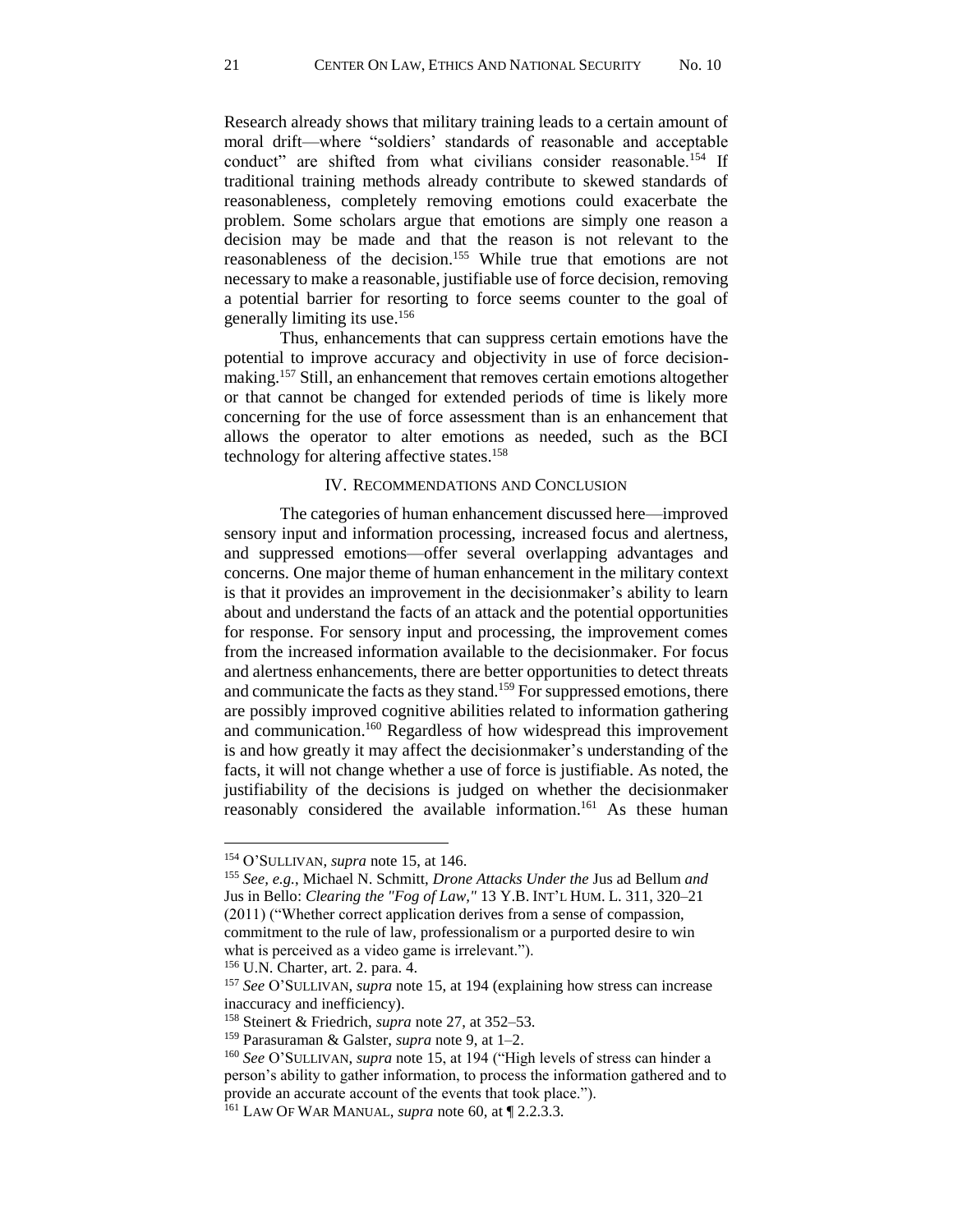enhancements become more ubiquitous, it is possible that judgments on what a *reasonable* consideration is will shift. For example, will it be considered unreasonable to rely on algorithms, intended to filter out information in service to the decisionmaker's cognitive load, without someone reviewing that filtered information? Will it be unreasonable not to suppress stress responses that could allow decisionmakers to better make sense of the information? As understandings of "reasonable consideration" and "available information" transform with views on what precautions or technologies should be used to better protect soldiers and civilians alike, it is possible the assessments of compliance with standards will change even though the standards themselves remain the same.<sup>162</sup> This is also true for the other overlapping theme that these enhancements could affect the immediacy of the response related to the principle of necessity.

Overall, some general recommendations should be stated. First, States using human enhancements should consider how the specific enhancement—the pharmaceutical, implant, or non-invasive technology—affects the standards as interpreted by the State, the potential aggressor, and any reviewing body. Each of these actors may interpret a standard differently. For example, the U.S. interpretation on what is needed to invoke self-defense is any use of force, even though it may be considered a mere frontier incident by the ICJ or another State.<sup>163</sup> Thus, if the U.S. has enhanced sensory inputs that allows for a more sensitive understanding of the finer details and numbers, it may be more likely to invoke self-defense than a State who, even with the same enhanced sensory input, might believe the incident does not reach the *de minimis* threshold.<sup>164</sup>

Second, States should begin keeping track of the standards as they develop over time and consider what, if anything, will be expected from them as they increasingly use the enhancements. For example, if a State decides to stop using Modafinil and ends up using more soldiers in an operation, might that be viewed as a disproportionate use of force or one that creates an increase in potential harm disproportionate to the overall goal?

Third, States should preference temporary, easily reversed enhancements over long-term or permanent ones. As discussed for emotion suppression, suppressing fear may be beneficial for a paratrooper, but because it also decreases perceived risk, it may interfere with the proportionality assessment of a decisionmaker.<sup>165</sup> Thus, enabling the individual to utilize the benefit of suppressing fear in the moment it is helpful while still enabling her to "turn it off" when it could interfere with her decision on the use of force would be the ideal scenario.<sup>166</sup>

<sup>162</sup> *See* Judith Gail Gardam, *Proportionality and Force in International Law*, 87 AM. J. INT'L L. 391, 400 (1993) (discussing the changes in proportionality doctrine over time, including how for aerial warfare "the main developments in the doctrine were a direct consequence of the advent of these new methods of warfare, whose use resulted in widespread damage to the civilian population").

<sup>163</sup> *Nicaragua*, at ¶ 195.

<sup>164</sup> Sofaer, *supra* note [65,](#page-9-2) at 93.

<sup>165</sup> Tsai & Young, *supra* note [51,](#page-7-0) at 963.

<sup>&</sup>lt;sup>166</sup> This is only to say that the ability to use emotion-suppressing enhancements as needed is ideal compared to using similar enhancements without an ability to